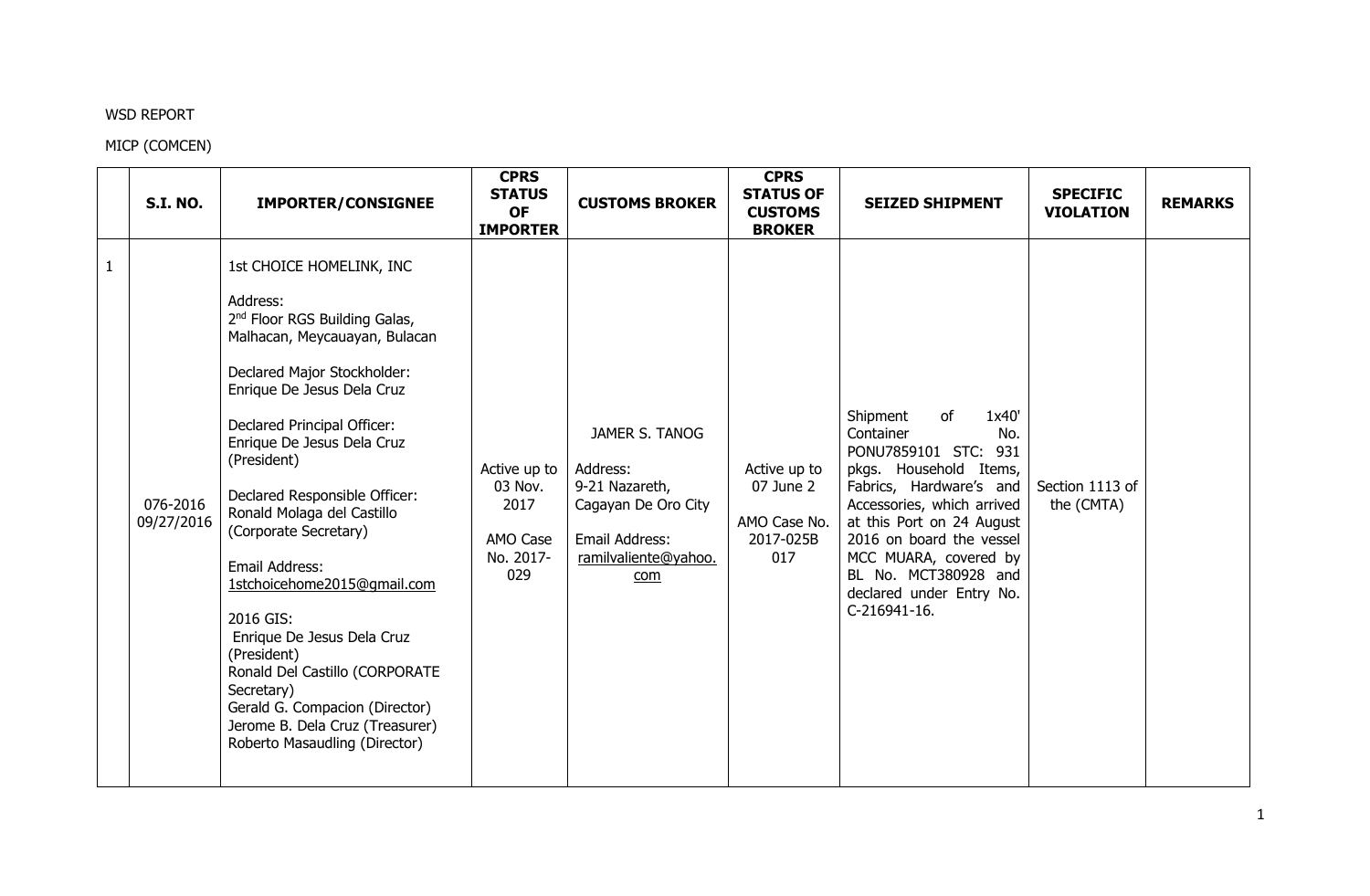| $\overline{2}$ | 066-2016<br>09/09/2016     | ARKRAY INDUSTRY, INC.<br>Address:<br>Lot 22 Phase 1A, FPIP, Brgy. Sta<br>Anastacia, Sto. Tomas, Batangas<br>Declared Major Stockholder:<br>Ryosuke Na Kameyama<br>Declared Principal Officer:<br>Ryosuke Na Kameyama (Factory<br>Director)<br>Declared Responsible Officer:<br>Lovella Sode Villanueva (Logistics<br>Manager)<br>Email address:<br>villanueval@arkay.co.jp | Active up to<br>29 July<br>2017<br>AMO Case<br>No. 2017-<br>030 | <b>SILAY KAYOB</b><br><b>GUIAMANO</b><br>Address:<br>1261 Metrica St.,<br>Sampaloc, Manila<br>Email Address:<br>Silayq@yahoo.com                | Active up to<br>09 Feb. 2017<br>AMO Case No.<br>2017-026B | Shipment of Three (3)<br>cans Toluene being part of<br>1x40'<br>Container<br>No.<br>STC:<br>KKTU8014765<br>Methanol,<br>Toluene,<br>Dimethylformamide,<br>Saivinol, Ethanol, which<br>arrived at this Port on<br>August 3, 2016 on board<br>the vessel CAPE NABIL,<br>covered by BL<br>No.<br>HSF13986893<br>and<br>declared under Entry No.<br>T-50669.                 | Section 1113 of<br>the (CMTA)<br>and lack of<br>valid Import<br>Permit From<br>(PDEA)                                                       | PEZA locator |
|----------------|----------------------------|----------------------------------------------------------------------------------------------------------------------------------------------------------------------------------------------------------------------------------------------------------------------------------------------------------------------------------------------------------------------------|-----------------------------------------------------------------|-------------------------------------------------------------------------------------------------------------------------------------------------|-----------------------------------------------------------|--------------------------------------------------------------------------------------------------------------------------------------------------------------------------------------------------------------------------------------------------------------------------------------------------------------------------------------------------------------------------|---------------------------------------------------------------------------------------------------------------------------------------------|--------------|
| 3              | 055-2016<br>$07 - 29 - 16$ | <b>AYKH TRADING</b><br>Address:<br>Warehouse No. 7 Sanford CMPD Km<br>22 East Service, Cupang,<br>Muntinlupa City<br>Proprietor:<br>Imelda C. Arai<br>Declared Principal Officer:<br>Imelda Casim Arai (President)<br>Declared Responsible Officer:<br>Imelda Casim Arai                                                                                                   | Active up to<br>09 Dec.<br>2017<br>AMO Case<br>No. 2017-<br>031 | CHARLES A. SALCEDO<br>Address:<br>807 307 Brgy. 297<br>Zone 97, Tetuan St.,<br>Sta Cruz, Manila<br>Email Address:<br>Charlz060288@ymail.<br>com | Active up to<br>22 Sep. 2017<br>AMO Case No.<br>2017-027B | Shipment of 32 pcs. Used<br>Refrigerator and 50 pcs.<br>Used Television being part<br>of 1x40' Container No.<br>BMOU6467273 STC: 63<br>pkgs. Television,<br>126<br>pkgs. Used kitchenware,<br>which arrive at this Port<br>board vessel JJ<br>on<br>NAGOYA 1628W, covered<br><b>BL</b><br>NO.<br>by<br>SITOSMN1607116<br>and<br>declared under Entry No.<br>C-185506-16. | Section 2503 in<br>relation to<br>Section 2530 of<br>the TCCP as<br>amended, by<br>RA 7651 lack of<br>valid Import<br>Permit from<br>(DENR) |              |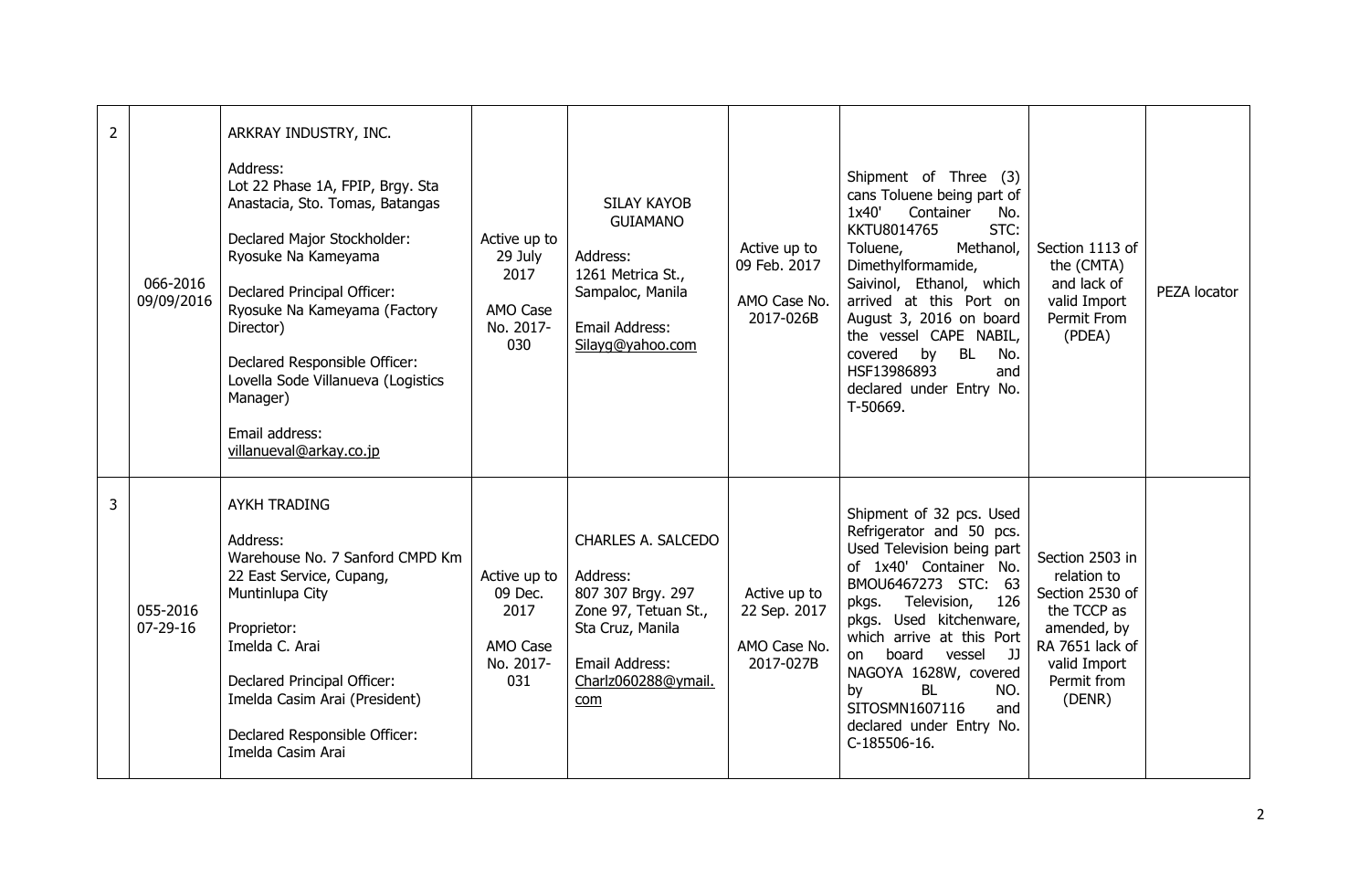|                |                        | Email Address:<br>Jeniecudala21@yahoo.com                                                                                                                                                                                                                                                                       |                                                                 |                                                                                                                                                    |                                                              |                                                                                                                                                                                                                                                                                                                                           |                                                                                                                                                                                                                                                                        |                    |
|----------------|------------------------|-----------------------------------------------------------------------------------------------------------------------------------------------------------------------------------------------------------------------------------------------------------------------------------------------------------------|-----------------------------------------------------------------|----------------------------------------------------------------------------------------------------------------------------------------------------|--------------------------------------------------------------|-------------------------------------------------------------------------------------------------------------------------------------------------------------------------------------------------------------------------------------------------------------------------------------------------------------------------------------------|------------------------------------------------------------------------------------------------------------------------------------------------------------------------------------------------------------------------------------------------------------------------|--------------------|
| $\overline{4}$ | 087-2016<br>11/10/2016 | <b>BEDELY M. ERMAC</b>                                                                                                                                                                                                                                                                                          | No CPRS<br>record                                               |                                                                                                                                                    |                                                              | Shipment<br>of<br>1x20'<br>Container<br>No.<br>WFHU1354610<br>STC:<br>Plastic Ware but found to<br>contain Optical<br>Media<br>Disc, which arrived at the<br>Sub-Port of North Harbor<br>on March 31, 2016 on<br>board the vessel M/V SRD<br>Vol. 8, covered by BL No.<br>19690399.                                                       | Section 2530<br>(f) of the Tariff<br>and Customs<br>Code of the<br>Philippines, as<br>amended by<br>RA 7651 and<br>lack of<br>regulatory<br>requirements<br>pursuant to<br>the Republic<br>act No. 9239<br>otherwise<br>known as the<br>"Optical Media<br>Act of 2003" | local<br>forwarder |
| 5              | 078-2016<br>09/29/2016 | <b>BRIMFULL TRADING</b><br>Address:<br>Unit 303 Eco II Bldg., 844<br>Matimyas St., Sampaloc, Manila<br>Proprietor:<br>Reginaldo Cabal Lim Jr.<br>Declared Principal officer:<br>Reginaldo Cabal Lim Jr. (Proprietor)<br>Declared Responsible Officer:<br>Reginaldo Cabal Lim Jr. (Proprietor)<br>Email Address: | Active up to<br>06 Sep.<br>2017<br>AMO Case<br>No. 2017-<br>032 | ARVIN B.<br><b>BARRAMEDA</b><br>Address:<br>D-7 RSG Townhomes<br>Moonwalk, Paranaque<br>City<br>Email Address:<br>Arvinbarrameda Icb@<br>yahoo.com | Active up to<br>15 March<br>2017<br>AMO Case No.<br>2017-28B | Shipment of 425 ctns<br>various Auto Parts being<br>part of 1x40' Container<br>No. CAIU8057724 STC:<br>Auto Parts (Auto Lamps),<br>which arrived at this Port<br>on 8 September 2016 on<br>board the vessel HYUNDAI<br>VLADIVOSTOK V.616 N,<br>covered by BL<br>No.<br>HDMUTHNL0649121<br>and<br>declared under Entry No.<br>C-231766-16. | Section 1400 in<br>relation to<br>Section 1430 of<br>the (CMTA)                                                                                                                                                                                                        |                    |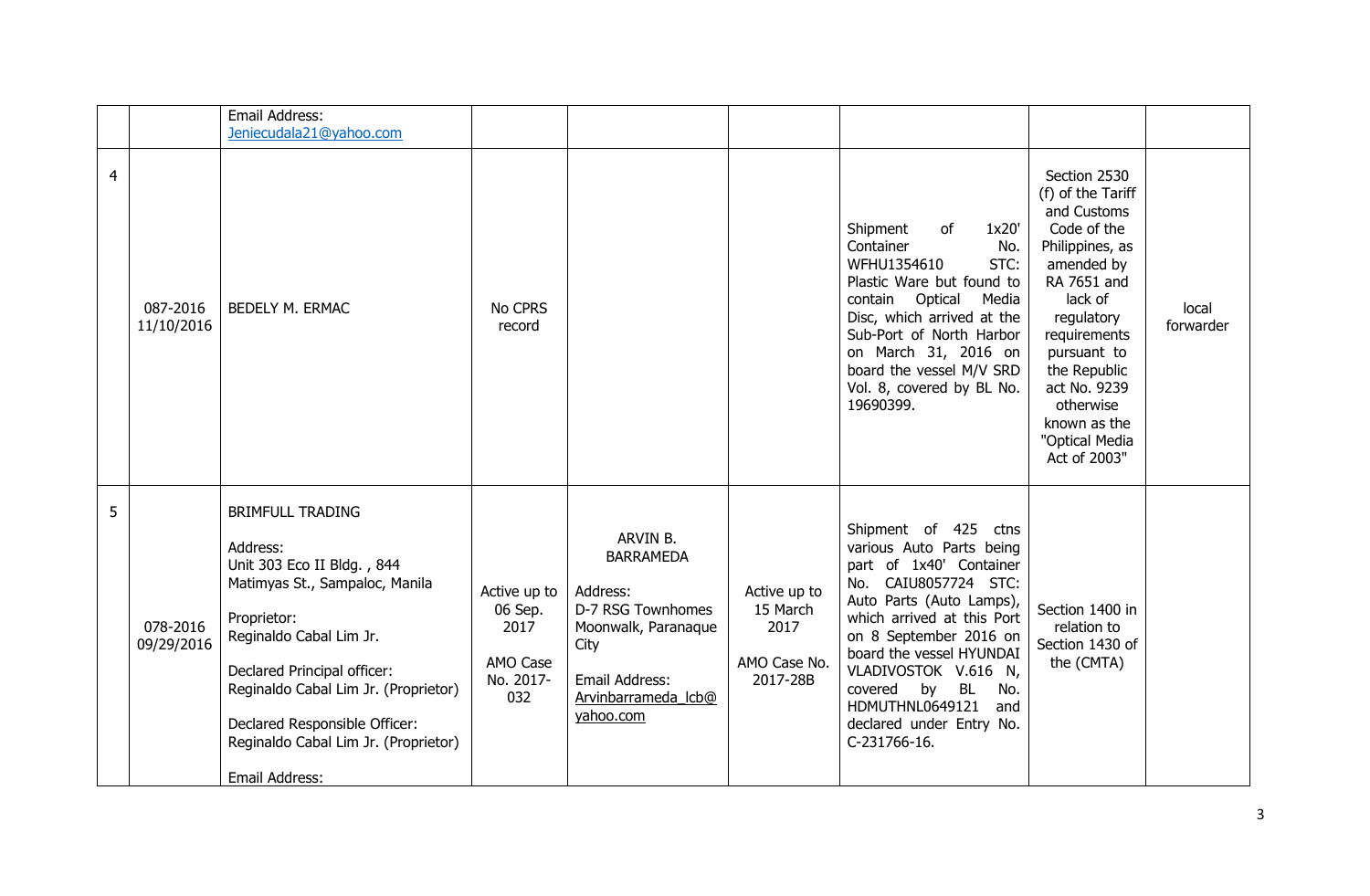|   |                        | yzzamanila@gmail.com                                                                                                                                                                                                                                                                                                            |                                                                 |                                                                                                                                                                |                                                          |                                                                                                                                                                                                                                                                                                                                                                                                                                                          |                                                                 |  |
|---|------------------------|---------------------------------------------------------------------------------------------------------------------------------------------------------------------------------------------------------------------------------------------------------------------------------------------------------------------------------|-----------------------------------------------------------------|----------------------------------------------------------------------------------------------------------------------------------------------------------------|----------------------------------------------------------|----------------------------------------------------------------------------------------------------------------------------------------------------------------------------------------------------------------------------------------------------------------------------------------------------------------------------------------------------------------------------------------------------------------------------------------------------------|-----------------------------------------------------------------|--|
|   | 079-2016<br>09/29/2016 | <b>BRIMFULL TRADING</b><br>-same-                                                                                                                                                                                                                                                                                               | -same-                                                          | -same-                                                                                                                                                         | -same-                                                   | Shipment of 1ctn various<br>Auto Parts being part of<br>1x40'<br>Container<br>No.<br>CAIU8057724 STC: Auto<br>Parts (Auto Lamps), which<br>arrived at this Port on 8<br>September 2016 on board<br>the vessel<br><b>HYUNDAI</b><br>VLADIVOSTOK V.616 N,<br>covered<br>by BL<br>No.<br>HDMUTHNL0649123<br>and<br>declared under Entry No.<br>C-236582-16.                                                                                                 | Section 1400 in<br>relation to<br>Section 1430 of<br>the (CMTA) |  |
| 6 | 075-2016<br>09/27/2016 | CASDELAZA ENTERPRISES<br>Address:<br>Rm. 500 5/F FEMII Building A.<br>Soriano Avenue, Intramuros, Manila<br>Proprietor:<br>Romeo Licas De Laza<br>Declared Principal Officer:<br>Romeo Licas De Laza (Proprietor)<br>Declared Responsible Officer:<br>Romeo Licas De Laza (Proprietor)<br>Email Address:<br>casdelaza@gmail.com | Active up to<br>06 June<br>2017<br>AMO Case<br>No. 2017-<br>033 | ANDREW B.<br><b>SEDURANTE</b><br>Address:<br>959-C San Placido St.,<br>Brgy. 17 Zone 2,<br>Tondo, Manila 1012<br>Email Address:<br>Asedurante_05@yaho<br>o.com | Active up to<br>06 May 2017<br>AMO Case No.<br>2017-029B | 1x40'<br>Shipment<br>of<br>Container<br>No.<br>SNBU8165876 STC: 1185<br>cartons Non-Woven<br>Bag,<br>Socks,<br>Padlock,<br>Pen,<br>Ruler, Christmas<br>Tree,<br>Christmas<br>Décor<br>Ornaments,<br>Notebook,<br>Fork,<br>Clothes,<br>Cap,<br>Raincoat, which arrived at<br>this Port on 24 August<br>2016 on board the vessel<br>SITC SURABAYA, covered<br>by<br><b>BL</b><br>No.<br>SNL6NBPLA101748<br>and<br>declared under Entry No.<br>C-216762-16. | Section 1113 of<br>the (CMTA)                                   |  |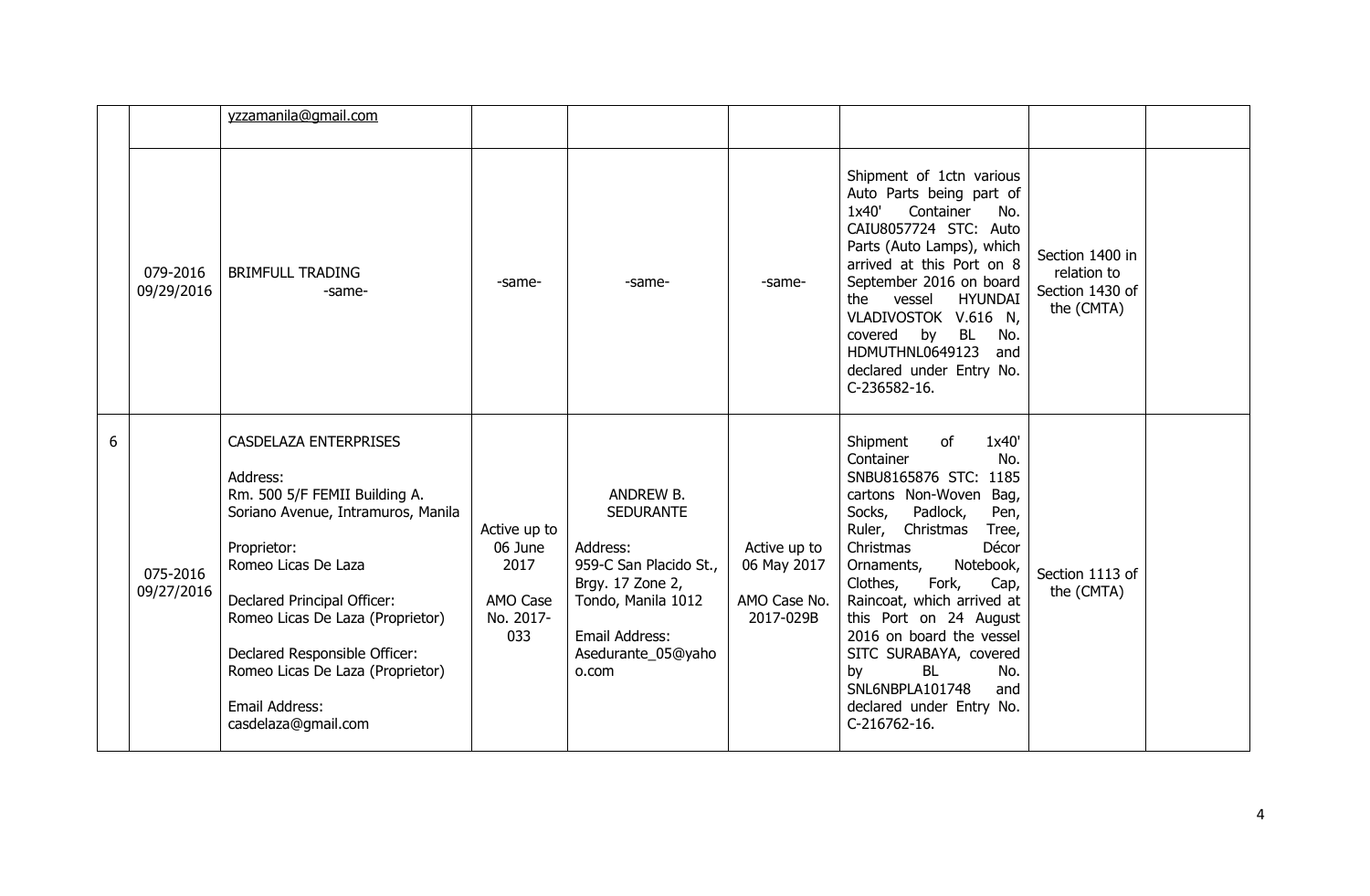| $\overline{7}$ | 056-2016<br>08/04/2016 | DOUBLE INFINITY WORLD TRADE,<br>INC.<br>Address:<br>Unit 107-A The Centennial Bldg.<br>375 Escolta St. Binondo, Manila<br>Declared Major Stockholder:<br>Severino Galano Aychoco (General<br>Manager)<br>Declared Principal Officers:<br>Severino Galano Aychoco (General<br>Manager)<br>Aiza Gales Morales (Secretary)<br>Declared Responsible Officers:<br>Severino Galano Aychoco<br>Aiza Gales Morales<br>Email Address:<br>federalfortunes@gmail.com<br>2016 GIS:<br>Severino Aycocho (President)<br>Juden Eslao (Director)<br>Aiza G. Morales (Secretary)<br>Romuel Pilapil (Director)<br>Meldy A. Sayson (Treasurer) | Active up to<br>19 April<br>2017<br>AMO Case<br>No. 034 | <b>JUNE FRANCIS</b><br><b>BAUDIN</b><br>Address:<br>4523 5 <sup>th</sup> St., Sto.<br>Nino, Paranaque City<br>1704<br>Email Address:<br>Francis_baudin@yaho<br>o.com | Active up to<br>11 Aug. 2017<br>AMO Case No.<br>2017-030B | Shipment<br>of<br>3x20'<br>Container<br>Nos.<br>AMFU3208291,<br>CMAU1606661<br>&<br>CRXU3064990<br>STC:<br>Copper Wire Rod 8mm,<br>which arrived at this Port<br>on board Vessel FEDERAL<br>FORTUNES, covered by BL<br>AOISRGMNLJS848<br>No.<br>and declared under Entry<br>No. C-147089-16. | Section 2503 in<br>relation to<br>Section 2530 of<br>the TCCP as<br>amended, by<br>RA 7651 |  |
|----------------|------------------------|-----------------------------------------------------------------------------------------------------------------------------------------------------------------------------------------------------------------------------------------------------------------------------------------------------------------------------------------------------------------------------------------------------------------------------------------------------------------------------------------------------------------------------------------------------------------------------------------------------------------------------|---------------------------------------------------------|----------------------------------------------------------------------------------------------------------------------------------------------------------------------|-----------------------------------------------------------|----------------------------------------------------------------------------------------------------------------------------------------------------------------------------------------------------------------------------------------------------------------------------------------------|--------------------------------------------------------------------------------------------|--|
|                | 057-2016<br>08/04/2016 | DOUBLE INFINITY WORLD TRADE,<br>INC.<br>-same-                                                                                                                                                                                                                                                                                                                                                                                                                                                                                                                                                                              | -same-                                                  | -same-                                                                                                                                                               | -same-                                                    | Shipment<br>2x20'<br>of<br>Container<br>Nos.<br>CMAU0107971<br>&<br>FCIU3888596 STC: Copper<br>Wire 2.6mm Annealed,<br>which arrived at this Poet                                                                                                                                            | Section 2503 in<br>relation to<br>Section 2530 of<br>the TCCP as<br>amended, by<br>RA 7651 |  |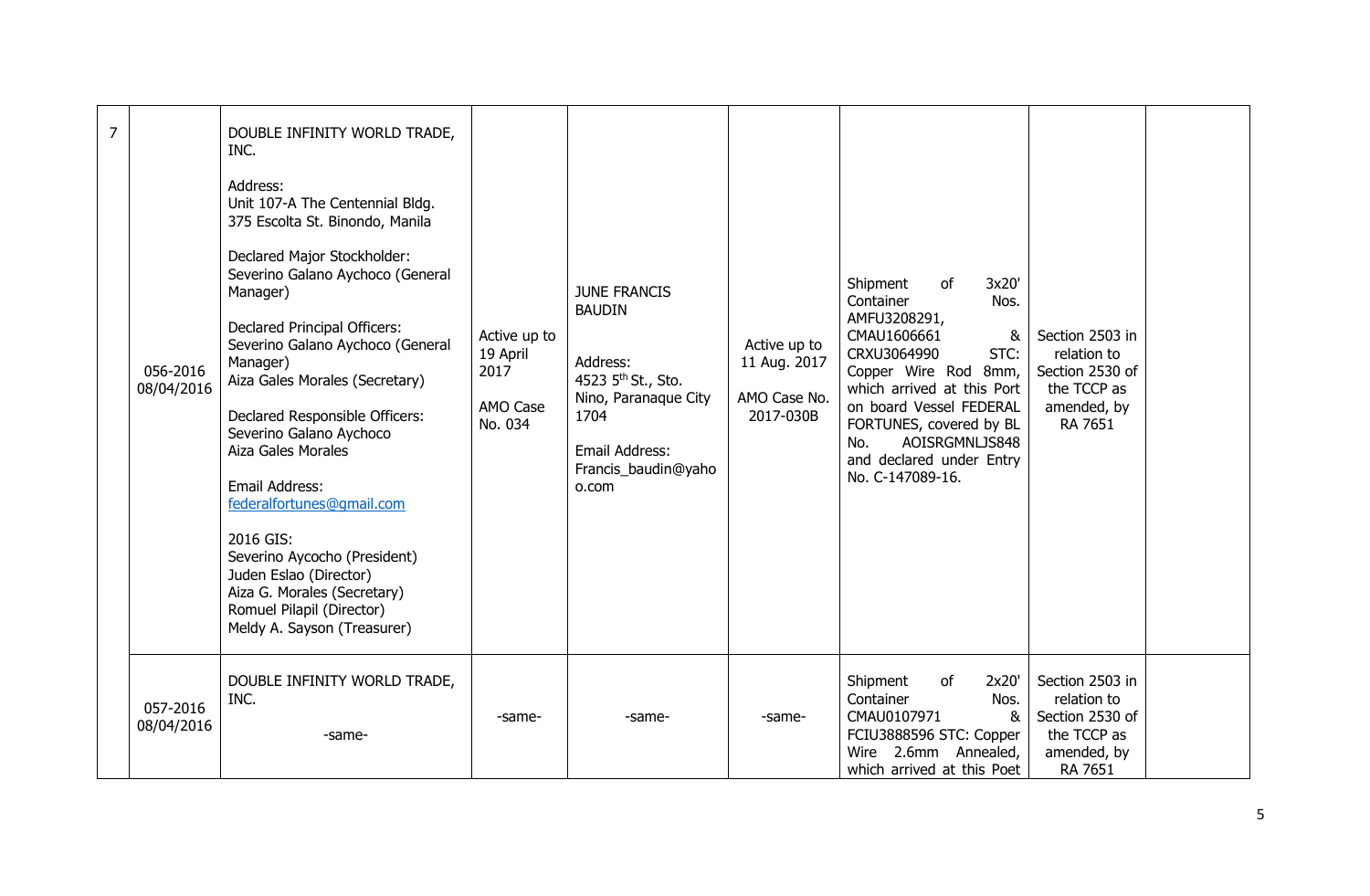|   |                        |                                                                                                                                                                                                                                                                                                                                                                                                                                                                      |                                                        |                                                                                                                                                                       |                                                            | the<br>board<br>vessel<br>on.<br><b>FEDERAL</b><br>FORTUNES,<br>covered<br>by BL<br>No.<br>AOISRGMNLJS849<br>and<br>declared under Entry No.<br>C-147075-16.                                                                                                                                                  |                                                                                            |  |
|---|------------------------|----------------------------------------------------------------------------------------------------------------------------------------------------------------------------------------------------------------------------------------------------------------------------------------------------------------------------------------------------------------------------------------------------------------------------------------------------------------------|--------------------------------------------------------|-----------------------------------------------------------------------------------------------------------------------------------------------------------------------|------------------------------------------------------------|---------------------------------------------------------------------------------------------------------------------------------------------------------------------------------------------------------------------------------------------------------------------------------------------------------------|--------------------------------------------------------------------------------------------|--|
| 8 | 058-2016<br>08/22/2016 | EAST ASIA INNOVATIONS, INC.<br>Address:<br>2187 Taniw Street, Pasay City<br>Declared Major Stockholder:<br>Rotina Ong Lim (Manager)<br>Declared Principal Officer:<br>Rotina Ong Lim<br>Declared Resonsible Officer:<br>Rotina Ong Lim<br>Email Address:<br>eastasiainc@gmail.com<br>2016 GIS:<br>Rotina O. Lim (President)<br>Ramon U. Lim (Corporatye<br>Secretary)<br>Kim Hua Go Lim (Director)<br>Rossana C. Ong (Director)<br>Wilrich Francis O. Lim (Director) | Active up to<br>25 Oct.<br>2017<br>AMO Case<br>No. 035 | <b>MARCELA S.</b><br><b>PIAMONTE</b><br>Address:<br>Rm. 301 Bel-Air<br>Apartments 1020,<br>Roxas Blvd., Manila<br>1000<br>Email Address:<br>Ms.piamonte@yahoo.<br>com | Active up to<br>19 Feb. 20017<br>AMO Case No.<br>2017-031B | Shipment<br>1x40'<br>0f<br>Container<br>No.<br>STC:<br>BSIU9529986<br>COMPOSITE Paper and<br>Paper Board but Found to<br>contain<br>Foam<br>Board,<br>which arrived at this Port<br>board vessel RHL<br>on<br>ASTRUM 16003S covered<br>by BL No, 721610572960<br>and declared under Entry<br>No. C-198471-16. | Section 2503 in<br>relation to<br>Section 2530 of<br>the TCCP as<br>amended, by<br>RA 7651 |  |
| 9 | 086-2016<br>11/19/2016 | EAST WEST BUILDING TECH INC.<br>Address:<br>No. 157 E. Aurora Blvd. Barangay                                                                                                                                                                                                                                                                                                                                                                                         | Active up to<br>03 March<br>2017<br>AMO Case           | MARIMHEL MAGNAYE<br>CARINGAL<br>Address:                                                                                                                              | Active up to<br>20 Oct. 2017<br>AMO Case No.<br>2017-032B  | Shipment of 3 Units E-Bike<br>(brochure as attached)<br>being<br>part<br>of<br>1x40'<br>Container<br>No.                                                                                                                                                                                                      | Section 1400 of<br>the (CMTA)                                                              |  |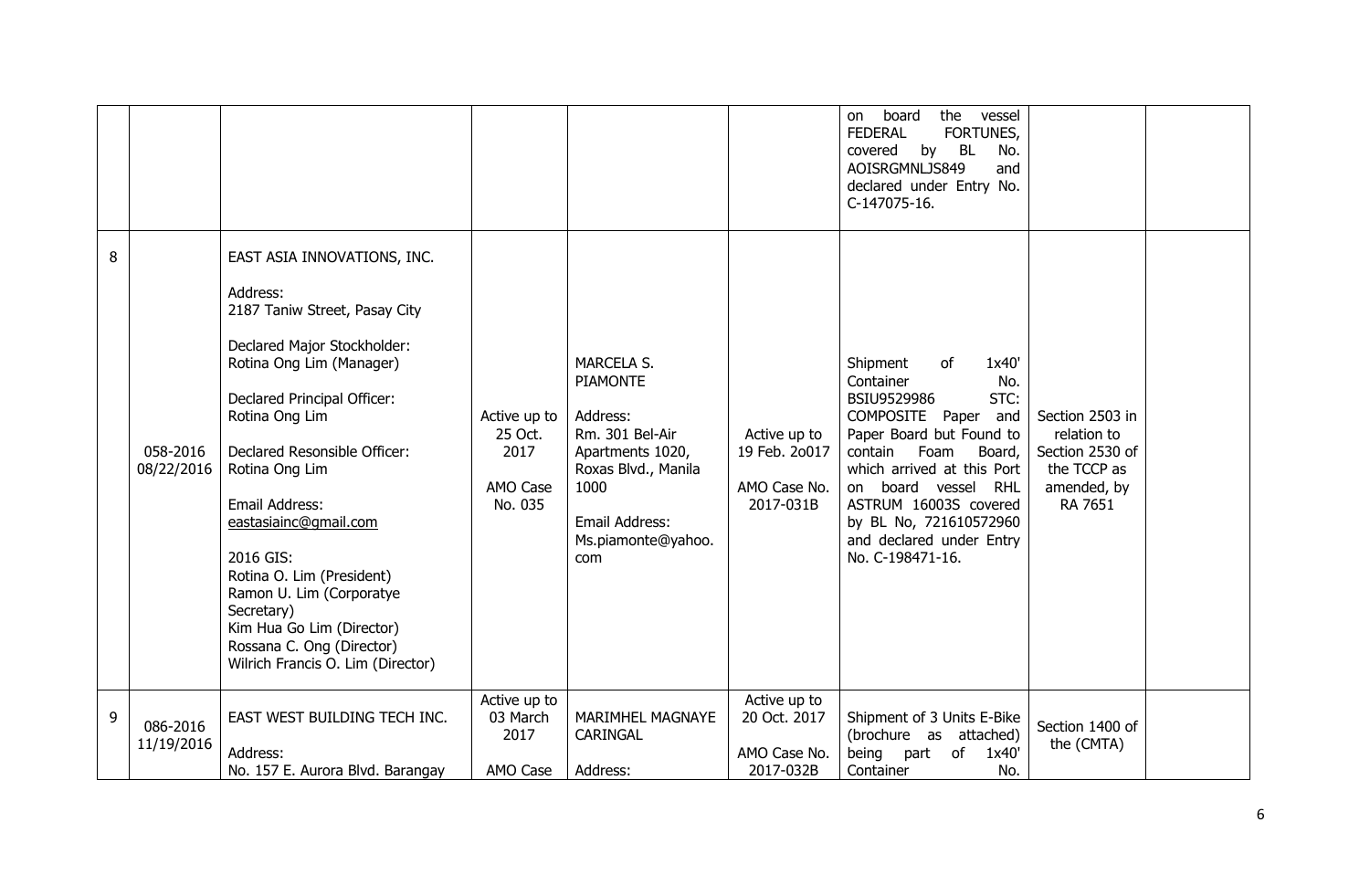|    |                        | Salapan, San Juan City<br>Declared Major Stockholder:<br>Arthur Moreno Lee (President)<br>Declared Principal Officers:<br>Daisy Onglo Lee (General<br>Manager)& Arthur Moreno Lee<br>(President)<br>Declared Responsible Officer:<br>Daisy Onglo Lee & Arthur Moreno<br>Lee<br>Email Address:<br>building.eastwest@gmail.com<br>2016 GIS:<br>Arthur Lee (President)<br>Daisy Ong Lo Lee (Treasurer)<br>Franklin Lee (Director)<br>Robenson Ong Lo (Corp. Secretary)<br>George Uy (Director) | No. 036                                                | 7743 Buenaventura<br>St., Brgy. San<br>Dionisio,<br>Paranaque City 1708<br>Email Address:<br>marimhel.caringal@ya<br>hoo.com.ph                                                      |                                                           | DFSU7083084 STC: 986<br>pkgs. Hallow Sheet, Solid<br>Sheet, U-Type Profile, H-<br>type Profile, which arrived<br>at this Port on board the<br>vessel LENA-S V. 16004S<br>covered<br>by BL<br>No,<br>NKAMNL16104431F<br>and<br>declared under Entry No.<br>C-286010-16.                                                   |                               |  |
|----|------------------------|---------------------------------------------------------------------------------------------------------------------------------------------------------------------------------------------------------------------------------------------------------------------------------------------------------------------------------------------------------------------------------------------------------------------------------------------------------------------------------------------|--------------------------------------------------------|--------------------------------------------------------------------------------------------------------------------------------------------------------------------------------------|-----------------------------------------------------------|--------------------------------------------------------------------------------------------------------------------------------------------------------------------------------------------------------------------------------------------------------------------------------------------------------------------------|-------------------------------|--|
| 10 | 081-2016<br>11/07/2016 | FLASH FREQUENCY TRADING<br>Address:<br>Rm. 1110A State Center Bldg. 333<br>Juan Luna St., Binondo, Manila<br>Proprietor:<br>Kennedy Panis Angcos Jr.<br>Declared Principal Officer:<br>Kennedy Panis Angcos Jr.<br>(President)                                                                                                                                                                                                                                                              | Active up to<br>10 Aug.<br>2017<br>AMO Case<br>No. 037 | <b>RYAN ALMONTE</b><br><b>ZARAGOZA</b><br>Address:<br>8000 A Plaza Brgy.<br>303 Zone 029,<br>Lacson St., Sta. Cruz,<br>Manila 1014<br>Email Address:<br>Ryanzaragoza90@gm<br>ail.com | Active up to<br>22 July 2017<br>AMO Case No.<br>2017-033B | Shipment of Undeclared<br>400 sacks LDPE being part<br>of 1x40' Container No.<br>TCLU1664907 STC: 1,462<br>pkgs. Core Board, which<br>arrived at this Port on<br>board<br>the<br>Vessel<br><b>NORTHERN</b><br><b>DISCOVERY</b><br>V, covered by BL No.<br>AOU0135814 and declared<br>under<br>Entry No. C-<br>244745-16. | Section 1113 of<br>the (CMTA) |  |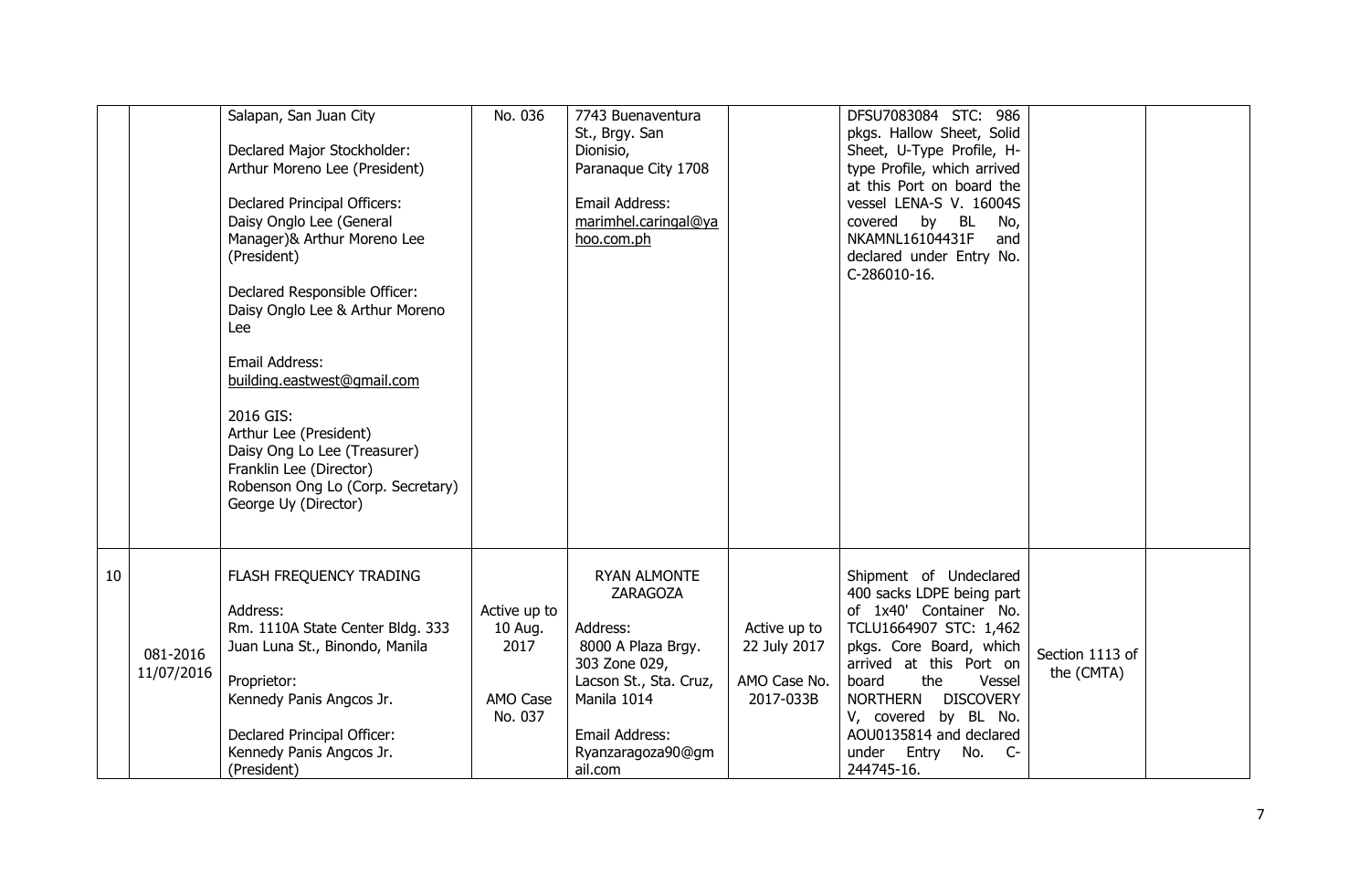|    |                        | Declared Responsible Officer:<br>Grace Velarde Valila (Accounting<br>Staff)<br>Email Address:<br>flash_frequency@yahoo.com.ph                                                                                                                                                                                                                                                                                                                                                                            |                                                        |                                                                                                                                                 |                                                               |                                                                                                                                                                                                                                                                                                                 |                                                                                                                           |  |
|----|------------------------|----------------------------------------------------------------------------------------------------------------------------------------------------------------------------------------------------------------------------------------------------------------------------------------------------------------------------------------------------------------------------------------------------------------------------------------------------------------------------------------------------------|--------------------------------------------------------|-------------------------------------------------------------------------------------------------------------------------------------------------|---------------------------------------------------------------|-----------------------------------------------------------------------------------------------------------------------------------------------------------------------------------------------------------------------------------------------------------------------------------------------------------------|---------------------------------------------------------------------------------------------------------------------------|--|
| 11 | 088-2016<br>11/24/2016 | GOLDEN ACRES FOOD SERVICES<br>CORPORATION<br>Address: Km. 80 Bulacnin Lipa City<br><b>Batangas</b><br>Declared Major Stockholder:<br>Michele Li Chan<br>Declared Principal Officer:<br>Michele Li Chan (President &<br>General Manager)<br>Declared Responsible Officer:<br>Michele Li Chan<br>Email Address:<br>info@goldenacres.com.ph<br>2016 GIS:<br>Michele L. Chan (CEO)<br>Sefuel T. Siy Yap (N/A)<br>James L. Chan (Corp. Secretary)<br>Michael L. Chan (N/A)<br>Crizele O. Chan (Treasurer/CFO) | Active up to<br>10 Nov.<br>2017<br>AMO Case<br>No. 038 | RHEA E. MORALES<br>Address: Unit G 3rd<br>Floor 85 Real St.,<br>Manuyo 1, Las Pinas<br>1745<br>Email Address:<br>rem@lanastutelogistic<br>s.com | Active up to<br>10 March<br>2017<br>AMO Case No.<br>2017-034B | Shipment of 238 pkgs.<br>Kaplan Kebab (beef) being<br>part of 1x20' Container<br>No. MWCU5626970 STC:<br>476 pkgs. Kaplan Kebab,<br>Chicken<br>Kebab<br>which<br>arrived at this Port on<br>board the vessel MARY<br>MAERSK, covered by BL<br>No. 00109113609112 and<br>declared under Entry No.<br>C-292544-16 | Section 1113 of<br>the (CMTA)<br>and Lack of<br>SPS Import<br>Clearance from<br>Bureau of<br>Animal and<br>Industry (BAI) |  |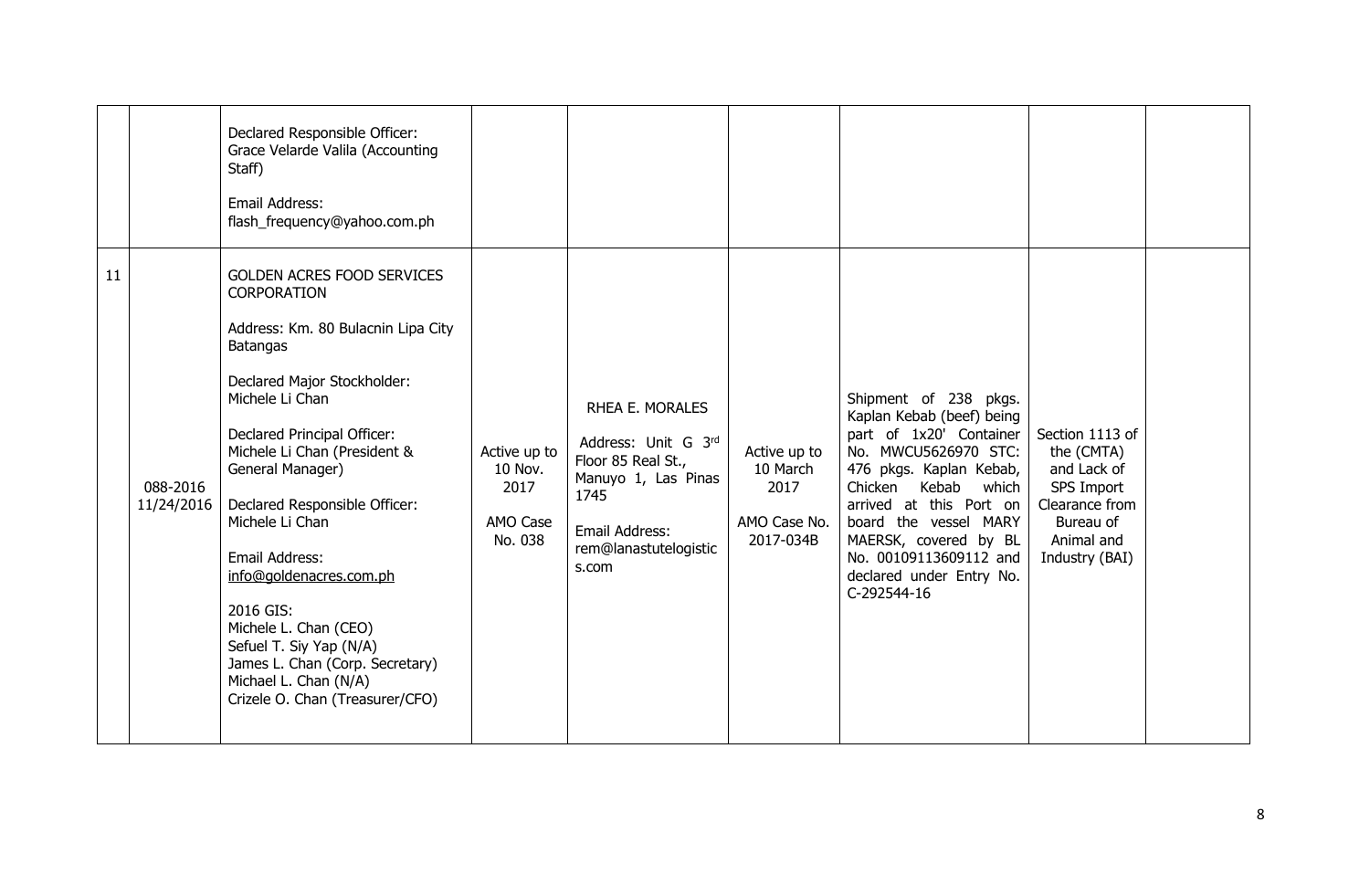| 12 | 068-2016<br>09/14/2016 | <b>HOLDHIGH TRADING</b><br>Address: Rm. 527 A FEMII Bldg. A.<br>Soriano Ave., Intramuros, Manila<br>Proprietor:<br>Reynulfo Ampe Bion<br>Declared Principal Officer:<br>Reynulfo Ampe Bion (Proprietor)<br>Declared Responsible Officer:<br>Reynulfo Ampe Bion<br>Email Address:<br>pentagonlogistics@yahoo.com                                                                      | Active up to<br>06 April<br>2017<br>AMO Case<br>No. 039          | ANDREW B.<br><b>SEDURANTE</b><br>Address:<br>959-C San Placido St.,<br>Brgy. 17 Zone 2,<br>Tondo, Manila 1012<br>Email Address:<br>Asedurante_05@yaho<br>o.com      | Active up to<br>06 May 2017<br>AMO Case No.<br>2017-029B      | 1x40'<br>Shipment<br>of<br>Container<br>No.<br>603<br>BSIU9823157 STC:<br>cartons Garments, LED,<br>Lamps, Gloves, Reflective<br>Vest, Cabinet, Headset,<br>Tube,<br><b>Steel</b><br>Corner<br>Bracket, Clamps, which<br>arrived at this Port on<br>August 24, 2016 on board<br>the<br>vessel<br>SEVILLA,<br>covered<br><b>BL</b><br>No.<br>by<br>712610168727<br>and<br>declared under Entry No.<br>C-216910. | Section 1113 of<br>the (CMTA) |  |
|----|------------------------|--------------------------------------------------------------------------------------------------------------------------------------------------------------------------------------------------------------------------------------------------------------------------------------------------------------------------------------------------------------------------------------|------------------------------------------------------------------|---------------------------------------------------------------------------------------------------------------------------------------------------------------------|---------------------------------------------------------------|----------------------------------------------------------------------------------------------------------------------------------------------------------------------------------------------------------------------------------------------------------------------------------------------------------------------------------------------------------------------------------------------------------------|-------------------------------|--|
| 13 | 082-2016<br>11/07/2016 | <b>JUSISA TRADING - DIDITH</b><br>PONTIVEROS ROGEL<br>Address:<br>Unit 1011 Midland Plaza Condo M.<br>Adriatico St. Brgy. 669, Zone 72,<br>Dist. V, Ermita, Manila<br>Proprietor:<br>Juan Salonga Simborio Jr.<br>Declared Principal Officer:<br>Gilbert Sia Simborio (Operation<br>Manager Import)<br>Declared Responsible Officer:<br>Didith Pontiveros Rogel (Finance<br>Manager) | Active up to<br>23 March<br>2017<br>AMO Case<br>No. 2017-<br>040 | <b>EMERSON P. RIVERA</b><br>Address:<br>381 E Minerva St.,<br>Brgy. 640<br>Zone 65, San Miguel,<br>Manila 1005<br>Email Address:<br>Emersonrivera1990@<br>yahoo.com | Active up to<br>01 March<br>2017<br>AMO Case No.<br>2017-035B | of<br>1x40'<br>Shipment<br>Container<br>No.<br>NYKU5242789 STC:<br>Used<br>Handbags<br>and<br>Belts,<br>which arrived at this Port<br>on board the vessel APL<br><b>SENTOSA</b><br>011E35,<br>covered<br>by<br>No.<br>BL<br>NYKSLIV19798100<br>and<br>declared under Entry No.<br>C-271267-16.                                                                                                                 | Section 1400 of<br>the (CMTA) |  |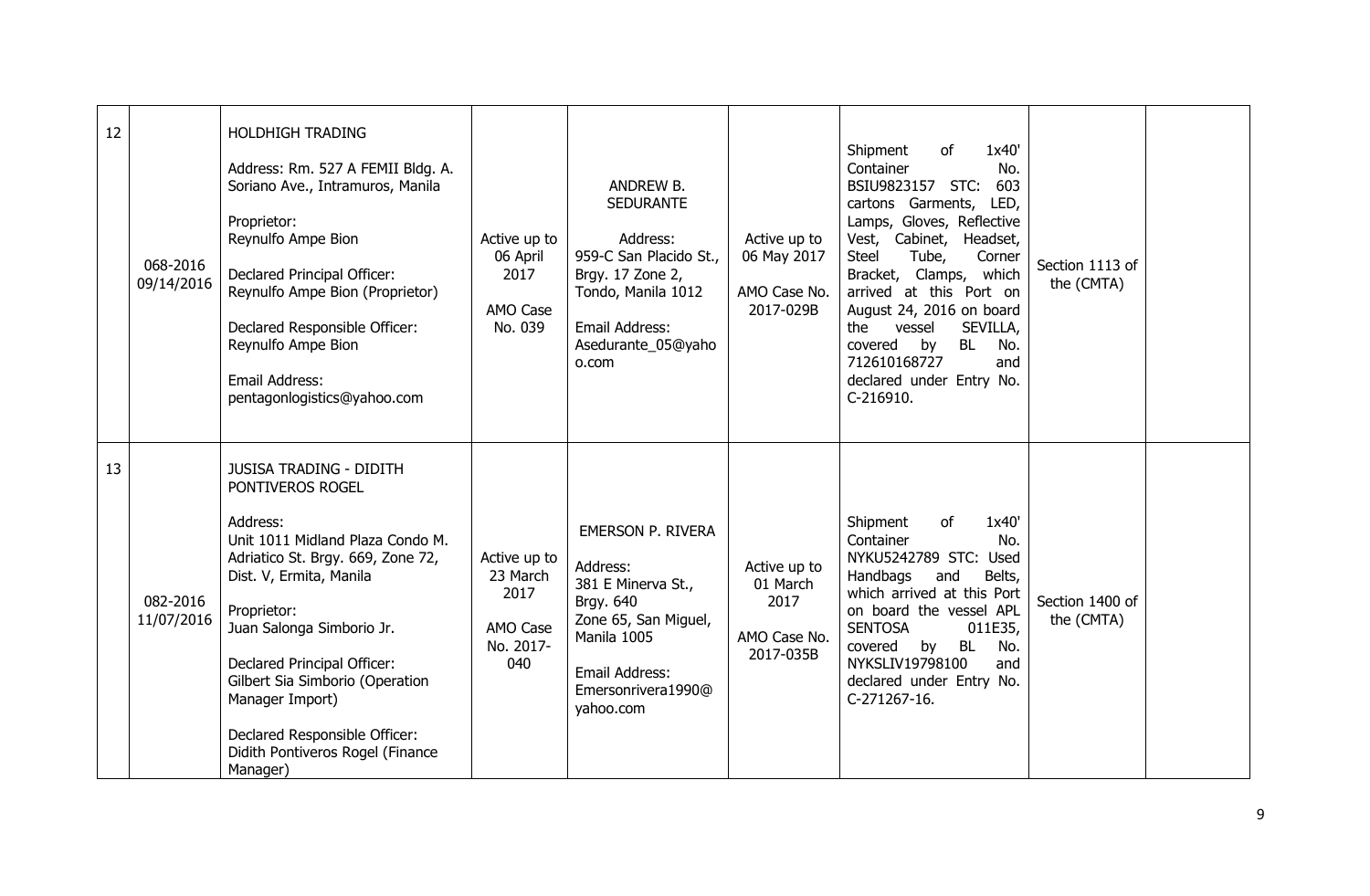|    |                        | Email Address:<br>Jss.brokerage@yahoo.com                                                                                                                                                                                                                                                                                   |                                                                  |                                                                                                                                                                    |                                                               |                                                                                                                                                                                                                                                                                    |                               |  |
|----|------------------------|-----------------------------------------------------------------------------------------------------------------------------------------------------------------------------------------------------------------------------------------------------------------------------------------------------------------------------|------------------------------------------------------------------|--------------------------------------------------------------------------------------------------------------------------------------------------------------------|---------------------------------------------------------------|------------------------------------------------------------------------------------------------------------------------------------------------------------------------------------------------------------------------------------------------------------------------------------|-------------------------------|--|
| 14 | 069-2016<br>09/14/2016 | MARIA CALIFA TRADING<br>Address: Sabina compound Brgy. 22<br>Corrales Ext., Cagayan De Oro City<br>Proprietor:<br>Jayson Malinao Comajig<br>Declared Principal Officer:<br>Jayson Malinao Comajig (Proprietor)<br>Declared Responsible Officer:<br>Jayson Malinao Comajig<br>Email Address:<br>Mariacalifatrading@yahoo.com | Active up to<br>15 April<br>2017<br>AMO Case<br>No. 2017-<br>051 | ABDUL NAIM BURUAN<br><b>RIGA</b><br>Address:<br>2009 Dormitory, Rm<br>336 Recto,<br>Brgy. 404 Zone 41,<br>Manila 1008<br>Email Address:<br>Riga_1935@yahoo.co<br>m | Active up to<br>02 March<br>2017<br>AMO Case No.<br>2017-036B | Shipment<br>1x20'<br>of<br>Container<br>No.<br>PCIU3178681<br>STC:<br>30<br>Bearings,<br>pkgs.<br>which<br>arrived at this Port on<br>September 4, 2016 on<br>board vessel LOBIVIA V.<br>023E, covered by BL No.<br>SEMNL160871403<br>and<br>declared under Entry No.<br>C-228724. | Section 1113 of<br>the (CMTA) |  |
|    | 071-2016<br>09/15/2016 | MARIA CALIFA TRADING<br>-same-                                                                                                                                                                                                                                                                                              | -same-                                                           | ABDUL NAIM BURUAN<br><b>RIGA</b><br>Address:<br>2009 Dormitory, Rm<br>336 Recto,<br>Brgy. 404 Zone 41,<br>Manila 1008<br>Email address:<br>Riga_1935@yahoo.co<br>m | -same-                                                        | Shipment<br>of<br>1x20'<br>Container<br>No.<br>32<br>PCIU3165869<br>STC:<br>Bearings,<br>which<br>pkgs.<br>arrived at this Port on<br>September 4, 2016 on<br>board vessel LOBIVIA V.<br>023E, covered by BL No.<br>SEMNL160871401<br>and<br>declared under Entry No.<br>C-228720. | Section 1113 of<br>the (CMTA) |  |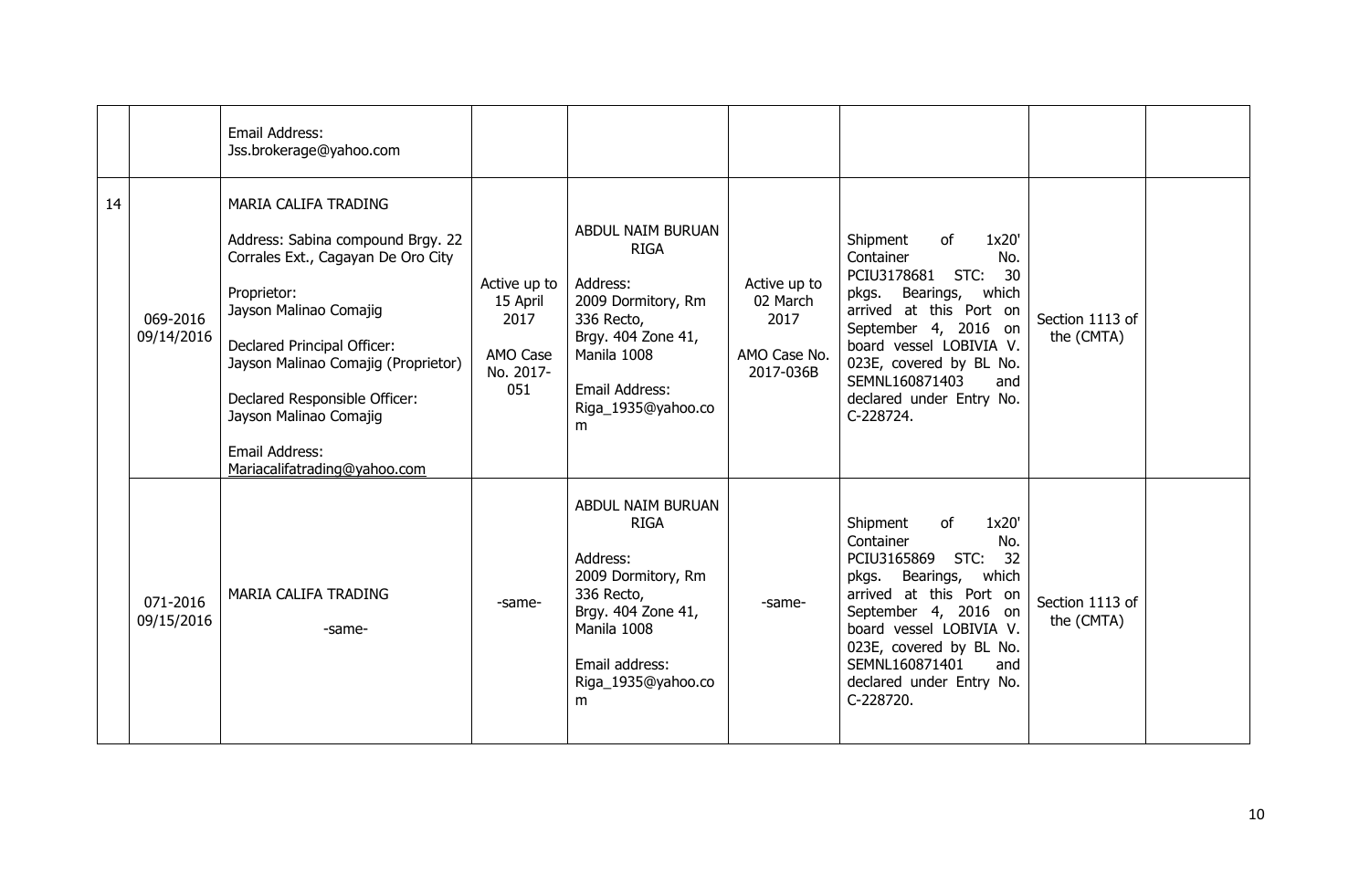|    | 072-2016<br>09/15/2016 | MARIA CALIFA TRADING<br>-same-                                                                                                                                                                                                                                                                                                                                                                                                                                                                | -same-                                                          | ABDUL NAIM BURUAN<br><b>RIGA</b><br>- same -                                                                                                             | -same-                                                    | 1x20'<br>Shipment<br>of<br>Container<br>No.<br>29<br>PCIU3142668<br>STC:<br>pkgs. Bearings, which<br>arrived at this Port on<br>September 4, 2016 on<br>board vessel LOBIVIA V.<br>023E, covered by BL No.<br>SSEMNL1608714021 and<br>declared under Entry No.<br>C-228704.                                | Section 1113 of<br>the (CMTA)                                                                            |  |
|----|------------------------|-----------------------------------------------------------------------------------------------------------------------------------------------------------------------------------------------------------------------------------------------------------------------------------------------------------------------------------------------------------------------------------------------------------------------------------------------------------------------------------------------|-----------------------------------------------------------------|----------------------------------------------------------------------------------------------------------------------------------------------------------|-----------------------------------------------------------|------------------------------------------------------------------------------------------------------------------------------------------------------------------------------------------------------------------------------------------------------------------------------------------------------------|----------------------------------------------------------------------------------------------------------|--|
| 15 | 083-2016<br>11/07/2016 | MARVELOUS LUCKY PHIL<br>INTERNATIONAL CORP.<br>Address:<br>Unit 707 J. Columbia Complex<br>Santo Nino, Paranaque City<br>Declared Major Stockholder:<br>Elizabeth Jose Park<br>Declared Principal Officer:<br>Park Sang Hyo (General manager)<br>Declared Responsible Officer:<br>Diane Catherine Honorio (Office<br>Staff)<br>Email Address:<br>diane honorio@yahoo.com<br>2016 GIS:<br>Elizabeth Jose Park (President)<br>Joel Cagadas Chavez (Treasurer)<br>Diane Catherine Honorio (Corp. | Active up to<br>07 Oct.<br>2017<br>AMO Case<br>No. 2017-<br>042 | DANICA ROSE B.<br><b>EUSEBIO</b><br>Address:<br>45 P. Basilio St. M.<br>Dela Cruz, Pasay City<br>1300<br>Email address:<br>Eusebio_danica@yahh<br>00.com | Active up to<br>29 July 2017<br>AMO Case No.<br>2017-037B | Shipment of 15 pkgs.<br>Angle Bar being part of<br>1x40'<br>Container<br>No.<br>TGHU4556778 STC: Angle<br>Bar & Other Bar, which<br>arrived at this Port on<br>board the vessel APL<br>GREEN ACE 125VOSCNC<br>covered<br>by<br>BI<br>No.<br>KRGL1610005<br>and<br>declared under Entry No.<br>C-265793-16. | Section 1113 of<br>the (CMTA)<br>and lack of<br>valid Import<br>Commodity<br>Clearance from<br>(BPS-DTI) |  |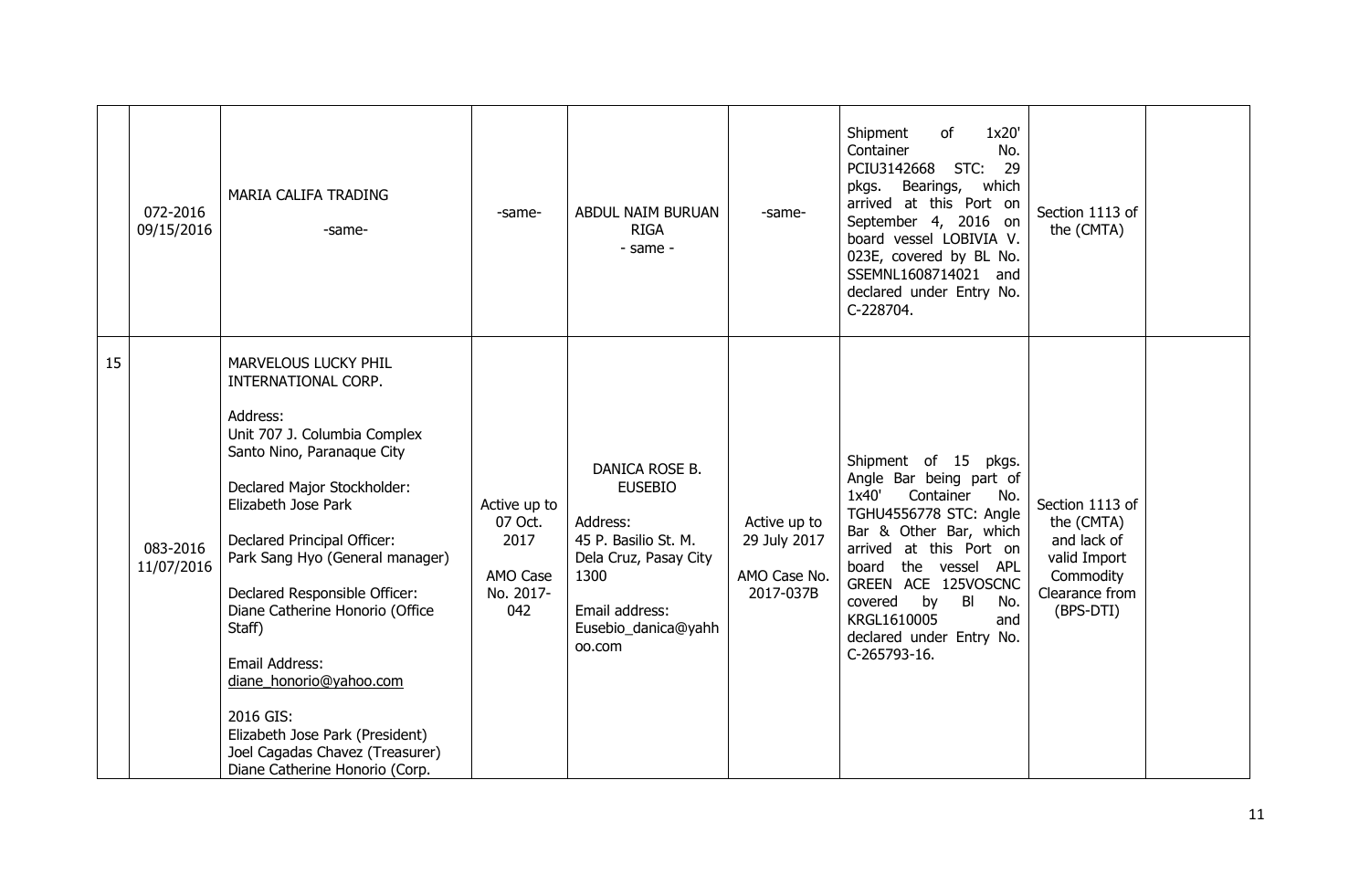|    |                        | Secretary)<br>Park Sang Hyo (N/A)<br>Jae Ki Myong (N/A)                                                                                                                                                                                                                                                                       |                                                                 |                                                                                                                                                                                   |                                                           |                                                                                                                                                                                                                                                                                                                                                                |                                                                                                |  |
|----|------------------------|-------------------------------------------------------------------------------------------------------------------------------------------------------------------------------------------------------------------------------------------------------------------------------------------------------------------------------|-----------------------------------------------------------------|-----------------------------------------------------------------------------------------------------------------------------------------------------------------------------------|-----------------------------------------------------------|----------------------------------------------------------------------------------------------------------------------------------------------------------------------------------------------------------------------------------------------------------------------------------------------------------------------------------------------------------------|------------------------------------------------------------------------------------------------|--|
| 16 | 084-2016<br>11/10/2016 | MC LINK COPY SERVICES<br>Address:<br>Unit 1803 Tycoon Centre Pearl<br>Drive Ortigas, Brgy. San Antonio,<br>Pasig City<br>Proprietor:<br>Mila Apuli Alcantara<br>Declared Principal Officer:<br>Mila Apuli Alcantara (President)<br>Declared Responsible Officer:<br>Mila Apuli Alcantara<br>Email Address:<br>dfsi@pldtsi.net | Active up to<br>21 Sep.<br>2017<br>AMO Case<br>No.2017-<br>043  | RAFFY E. ESTIL<br>Address:<br>17F Chatman House<br>116, Valero Cor.<br>Rufino St., Salcedo<br>Village, Makati City<br>1227<br>Email Address:<br>reecustomsbrokerage<br>@gmail.com | Active up to<br>03 Feb. 2017<br>AMO Case No.<br>2017-038B | Shipment<br>of<br>1x40'<br>Container<br>No.<br>HDMU6671707 STC:<br>48<br>Used<br>Ricoh<br>units<br>Photocopier Machines and<br>424 pcs. Spare Parts and<br>Consumable,<br>which<br>arrived at this Port on<br>board the vessel HYUNDAI<br>PRIVILIEDGE V, covered<br><b>BL</b><br>by<br>No.<br>VKMNL16060003<br>and<br>declared under Entry No.<br>C-145758-16. | Section 1113 of<br>the (CMTA)<br>and lack of<br>valid Import<br>Permit from<br><b>DENR-EMB</b> |  |
| 17 | 067-2016<br>09/09/2016 | MCFERDS GENERAL MERCHANDISE<br>Address:<br>1264 Tayuman St., Brgy. 256, Zone<br>023 Sta. Cruz, Manila<br>Proprietor:<br>Gabriel Cruz Seidel<br>Declared Principal Officer:<br>Ferdinand Garingalao Seidel<br>(Manager)                                                                                                        | Active up to<br>10 Aug.<br>2017<br>AMO Case<br>No. 2017-<br>044 | ALONA R. BARRIOS<br>Address:<br>S206 Gedcor Square<br>Bldg., NAIA Ave.,<br>Irasan<br>St.,<br>Cor.<br>Paranaque City 1700<br>Email Address:<br>Psd.import@pacificshi<br>ppint.net  | Active up to<br>01 Aug. 2017<br>AMO Case No.<br>2017-045B | 1x20'<br>Shipment<br>of<br>Container<br>No.<br>TRHU2385493 STC: 455<br>Gramoxon,<br>cartons<br>Siamectin,<br>Rexon, Fish<br>Cosmetics<br>Feeds,<br>&<br>Soap,<br>which<br>Beauty<br>arrived at this Port on<br>board the Vessel SITC<br>PYEONGTAEK, covered by<br>BL NO. SITGBKMN073582<br>and declared under Entry<br>No. C-222835-16.                        | Section 1113 of<br>the (CMTA)                                                                  |  |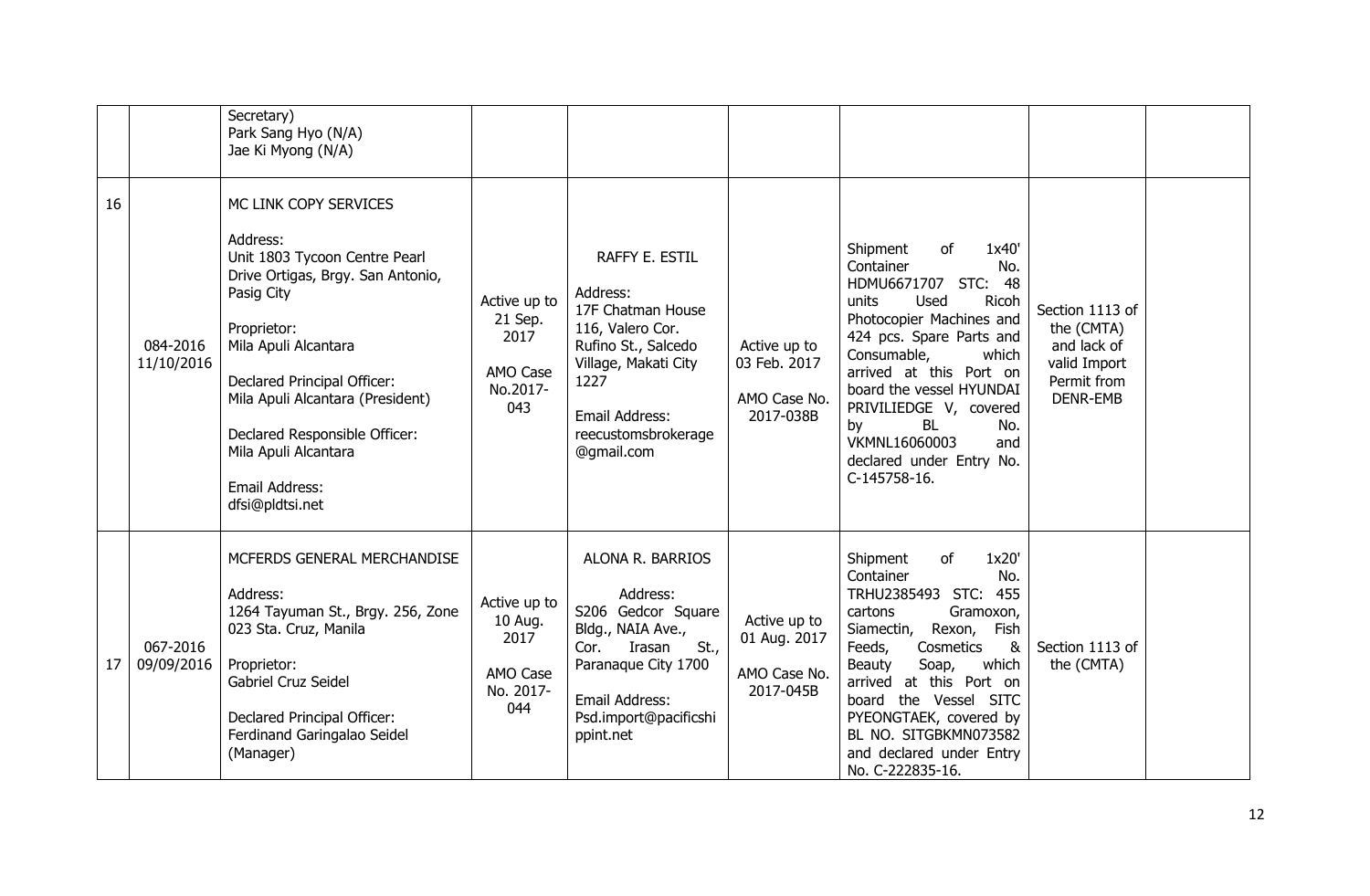|    |                        | Declared Responsible Officer:<br>Gabriel Cruz Seidel (Proprietor)<br>Email Address:<br>mcferdsent@yahoo.com.ph                                                                                                                                                                                                                                                            |                                  |                                                                                                                                                                 |                                                           |                                                                                                                                                                                                                                                                                                            |                                                                                            |                                              |
|----|------------------------|---------------------------------------------------------------------------------------------------------------------------------------------------------------------------------------------------------------------------------------------------------------------------------------------------------------------------------------------------------------------------|----------------------------------|-----------------------------------------------------------------------------------------------------------------------------------------------------------------|-----------------------------------------------------------|------------------------------------------------------------------------------------------------------------------------------------------------------------------------------------------------------------------------------------------------------------------------------------------------------------|--------------------------------------------------------------------------------------------|----------------------------------------------|
| 18 | 053-2016<br>07-14-2016 | <b>MPMR TRADING</b><br>Address: Rm. 315, 3/F Jars Bldg. JP<br>Laurel St., Brgy. 640, San Miguel,<br><b>Bulacan</b><br>Proprietor:<br>Ronnel Morada Panganiban<br>Declared Principal Officer:<br>Ronnel Morada Panganiban<br>(Proprietor & General Manager)<br>Declared Responsible Officer:<br>Ronnel Morada Panganiban<br><b>Email Address:</b><br>jilogistics@gmail.com | Expired as<br>of 03 Nov.<br>2016 | CHRISTIAN A. ANDAL<br>Address:<br>11C 2 <sup>nd</sup> St., New<br>Kababae, Olongapo<br><b>City 2200</b><br>Email Address:<br>Psd.import@pacificshi<br>ppint.net | Active up to<br>21 Jan. 2017<br>AMO Case No.<br>2017-039B | 1x40'<br>Shipment<br>of<br>Container<br>No.<br>MRKU4176727 STC: 1,005<br>Packages Paper<br>Cups,<br>which arrived at this Port<br>on board the vessel CSCL<br>HOUSTON covered by B/L<br>597529373<br>No.<br>and<br>declared under Entry No.<br>C166335-16                                                  | Section 2503 in<br>relation to<br>Section 2530 of<br>the TCCP as<br>amended, by<br>RA 7651 | Expired<br>$accdtn. -$<br>second<br>priority |
|    | 085-2016<br>11/10/2016 | <b>MPMR TRADING</b><br>-same-                                                                                                                                                                                                                                                                                                                                             | -same-                           | ELIZAR L. LOPEZ<br>Address:<br>Sitio Bacood,<br>Tambubong, San<br>Rafael,<br>Bulacan 3008<br>Email Address:<br>LOPEZ_ELIZA@YAHO<br>O.COM                        | Active up to<br>25 Jan. 2017<br>AMO Case No.<br>2017-040B | Shipment of 200 cartons<br>of Candles being part of<br>1x40'<br>Container<br>No.<br>MSKU9634655 STC: 629<br>cartons Curtain Ball, which<br>arrived at this Port on<br>December 8, 2015 on<br><b>RHL</b><br>Board<br>vessel<br>ASTRUM, covered by BL<br>598229512<br>No.<br>and<br>declared under Entry No. | Section 1113 of<br>the (CMTA)                                                              |                                              |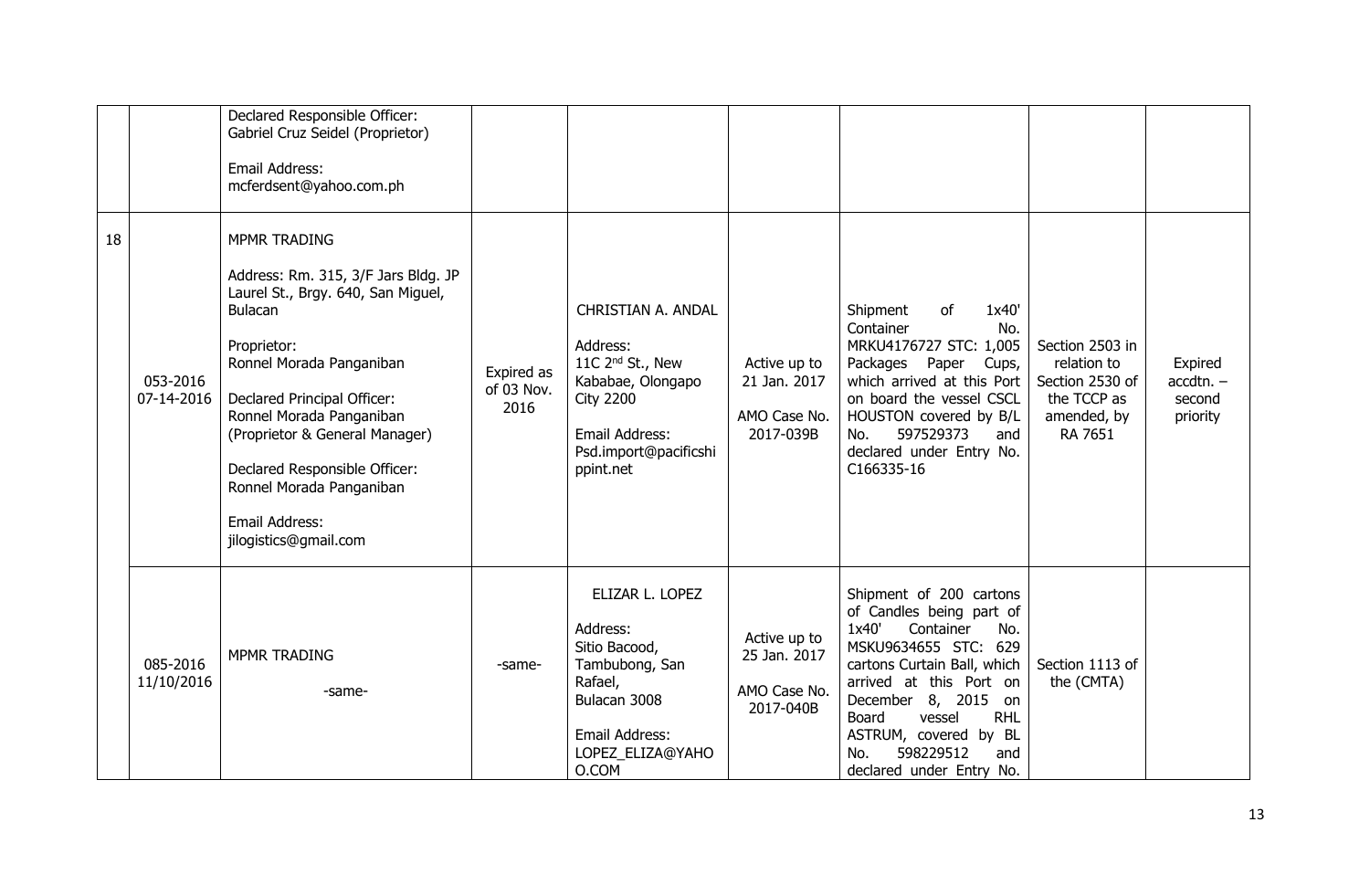|    |                        |                                                                                                                                                                                                                                                                                                                                                                      |                                                         |                                                                                                                                     |                                                           | c-284467-15.                                                                                                                                                                                                                                                                                                                              |                                                                                                          |                      |
|----|------------------------|----------------------------------------------------------------------------------------------------------------------------------------------------------------------------------------------------------------------------------------------------------------------------------------------------------------------------------------------------------------------|---------------------------------------------------------|-------------------------------------------------------------------------------------------------------------------------------------|-----------------------------------------------------------|-------------------------------------------------------------------------------------------------------------------------------------------------------------------------------------------------------------------------------------------------------------------------------------------------------------------------------------------|----------------------------------------------------------------------------------------------------------|----------------------|
| 19 | 054-2016<br>07-26-2016 | NON PAREIL INTERNATIONAL -                                                                                                                                                                                                                                                                                                                                           | No CPRS<br>record                                       | NO ENTRY FILED                                                                                                                      |                                                           | Shipment of One (1)<br>Container No. 0144 STC:<br>Various Goods but found<br>contain<br>Telecom<br>to<br>Materials (Globe), which<br>arrived at the Sub-Port of<br>North Harbor on board the<br>vessel M/V SOLID OCEAN<br>Voyage No. 203 covered<br>by B/L No. 067287                                                                     | Section 2504 of<br>the TCCP as<br>amended, by<br>RA 7651 lack of<br>valid Import<br>Permit from<br>(NTC) | Freight<br>forwarder |
| 20 | 064-2016<br>09/05/2016 | SBIRAGATI INTERNATIONAL<br>Address:<br>Rm. 224-A The Teoff Center, 355<br>Escolta cor T. Pinpin St., Bgy. 291,<br>Zone 27, Binondo, Mla.<br>Proprietor:<br>Antonio Nikko C. Adao<br>Declared Principal Officer:<br>Antonio Nikko C. Adao (Proprietor)<br>Declared Responsible Officer:<br>Antonio Nikko C. Adao<br>Email Address:<br>Sbiragati.int.trading@gmail.com | Active up to<br>16 March<br>2017<br>AMO Case<br>No. 041 | <b>CHARMAEN PORTES</b><br>Address:<br>796 Buhangin Near<br>Juliville, Davao City<br>Email Address:<br>Portes.charmaen@ya<br>hoo.com | Active up to<br>11 Nov. 2017<br>AMO Case No.<br>2017-021B | 1x40'<br>Shipment<br>of<br>Container<br>No.<br>SITU9078706 STC:<br>677<br>Fabrics,<br>Yarn,<br>pkgs.<br>Footwear,<br>Hardware<br>Items, which arrived at<br>this Port on 22 August<br>2016 on board the vessel<br><b>SITC</b><br>HONGKONG,<br>by BL<br>covered<br>No.<br>STHK1632MN259<br>and<br>declared under Entry No.<br>C-214400-16. | Section 2530 of<br>the TCCP as<br>amended, by<br>RA 7651                                                 |                      |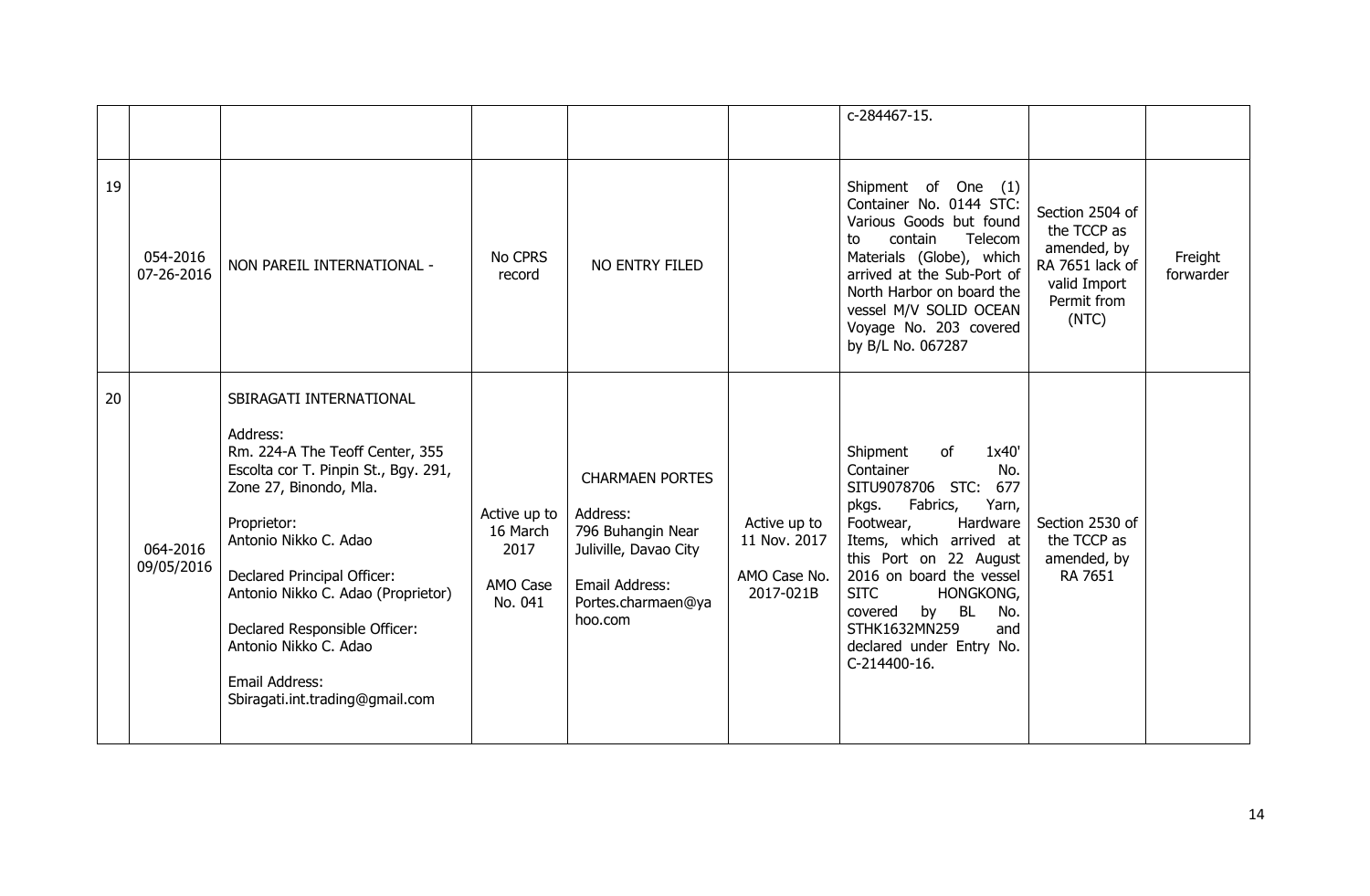|    | 069-2016<br>09/14/2016 | SBIRAGATI INTERNATIONAL<br>-same-                                                                                                                                                                                                                                                                                                                            | -same-                                                          | -same-                                                                                                                                      | -same-                                                    | 1x40'<br>Shipment<br>of<br>Container<br>No.<br>STC:<br>786<br>SITU9065782<br>Fabrics,<br>Yarn,<br>pkgs.<br>Footwear, Hardware and<br>Houseware Items, which<br>arrived at this Port on<br>August 22, 2016 on board<br>the<br>vessel<br><b>SITC</b><br>HONGKONG covered by<br>BL No. STHK1632MN160<br>and declared under Entry<br>No. C-214343.                                                               | Section 1113 of<br>the (CMTA) |                    |
|----|------------------------|--------------------------------------------------------------------------------------------------------------------------------------------------------------------------------------------------------------------------------------------------------------------------------------------------------------------------------------------------------------|-----------------------------------------------------------------|---------------------------------------------------------------------------------------------------------------------------------------------|-----------------------------------------------------------|--------------------------------------------------------------------------------------------------------------------------------------------------------------------------------------------------------------------------------------------------------------------------------------------------------------------------------------------------------------------------------------------------------------|-------------------------------|--------------------|
| 21 | 077-2016<br>09/27/2016 | SOLID FORM ENTERPRISES<br>Address:<br>Unit 212 City Land Tower-1 P.<br>Ocampo Sr. Ave., Malate, Manila<br>Proprietor:<br>Ernesto Prudente De Leon Jr.<br>Declared Principal Officer:<br>Ernesto Prudente De Leon Jr.<br>(Proprietor)<br>Declared Responsible Officer:<br>Ernesto Prudente De Leon Jr.<br>Email Address:<br>solidformententerprises@yahoo.com | Active up to<br>30 Sep.<br>2017<br>AMO Case<br>No. 2017-<br>045 | JOEVEN C. GILBUENA<br>Address:<br>U210 VCTI 720 P.<br>Ocampo Sr. Ave.,<br>Malate, Manila 1004<br>Email Address:<br>JHOBEN_GIL@yahoo.<br>com | Active up to<br>15 Jan. 2017<br>AMO Case No.<br>2017-041B | Shipment<br>1x40'<br>of<br>Container<br>No.<br>BMOU5820302 STC: 5329<br>CS 2,771 cases Cheese<br>Balls, 0 CS 1,281 cases OS<br>Pure Sport Deo, OS<br>Wolfthorn, 0 CS 1,277<br>Hydration<br>cases<br>Moisturizing<br>Shampoo,<br>which arrived at this Port<br>on 25 August 2016 on<br>board the vessel AMALIA<br>CV 011, covered by BL No.<br>W135370266 and declared<br>under Entry<br>No. C-<br>217934-16. | Section 1113 of<br>the (CMTA) |                    |
| 22 | 073-2016<br>09/15/2016 | SPIRIDONOVA OLGA HOLIDAY<br>HOMES -                                                                                                                                                                                                                                                                                                                          | No CPRS<br>record                                               | MARK S. TORDECILLA                                                                                                                          | Active up to<br>18 April 2017                             | Shipment<br>1x20'<br>of<br>Container<br>No.                                                                                                                                                                                                                                                                                                                                                                  | Section 1113 of<br>the (CMTA) | Parcel /<br>postal |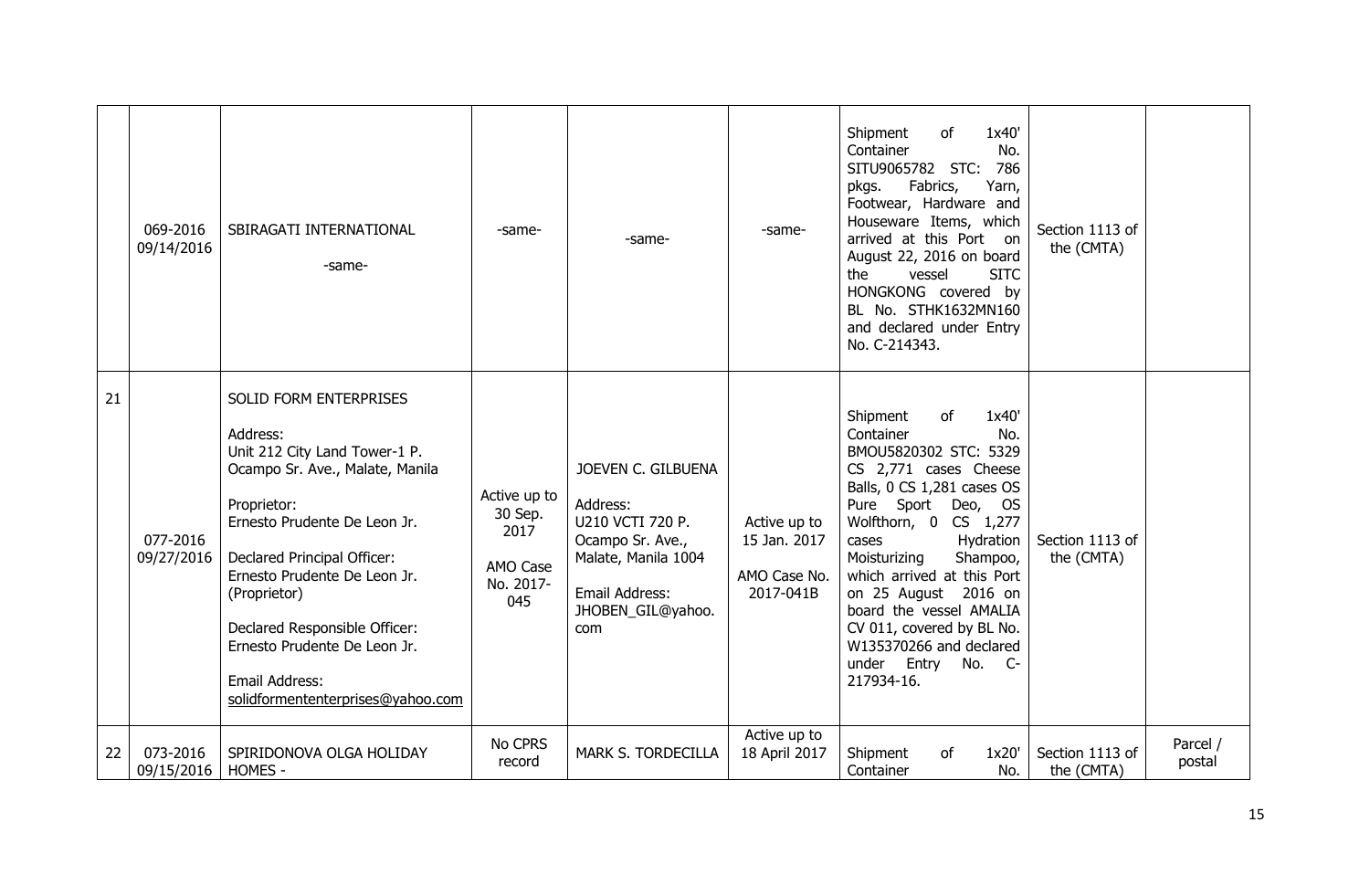|    |                        |                                                                                                                                                                                                                                                                                                                                                           |                                                                 | Address:<br>4880 Genaral Malvar<br>St., Brgy. Don<br>Galo, Paranaque City<br>1711<br>Email Address:<br>Mark.tordecilla01@gm<br>ail.com                            |                                                                  | MRKU9345199 STC: 230<br>pkgs. Used Households<br>Personal<br>Goods<br>and<br>Effects, which arrived at<br>this Port on August 21,<br>2016 on board the vessel<br>NORTHERN DEMOCRAT,<br>covered by<br><b>BL</b><br>No.<br>957243055.                  |                                                                                                               |  |
|----|------------------------|-----------------------------------------------------------------------------------------------------------------------------------------------------------------------------------------------------------------------------------------------------------------------------------------------------------------------------------------------------------|-----------------------------------------------------------------|-------------------------------------------------------------------------------------------------------------------------------------------------------------------|------------------------------------------------------------------|------------------------------------------------------------------------------------------------------------------------------------------------------------------------------------------------------------------------------------------------------|---------------------------------------------------------------------------------------------------------------|--|
| 23 | 061-2016<br>08/24/2016 | <b>TRAXEX TRADING</b><br>Address:<br>Rm. 327B FUBC 413 Escolta St.<br>Brgy. 291, Zone 27, Binondo,<br>Manila<br>Proprietor:<br>Jessica Constantino Violeta<br>Declared Principal Officer:<br>Jessica Constantino Violeta<br>(Proprietor)<br>Declared Responsible Officer:<br>Jessica Constantino Violeta<br>Email Address:<br>Traxextrading2015@gmail.com | Active up to<br>15 Nov.<br>2017<br>AMO Case<br>No. 2017-<br>046 | <b>GRETCHEN E.</b><br><b>MENDOZA</b><br>Address:<br>3471 A B Tan St., Bgy.<br>190, Zone 17, Tondo,<br>Manila<br>Email Address:<br>Gretchenmendoza52<br>@yahoo.com | Active up to<br>16 August<br>2017<br>AMO Case No.<br>2017-002B-1 | Shipment<br>of<br>1x40'<br>Container<br>No.<br>TEMU6142918 STC: 590<br>pcs. Used T.V., which<br>arrived at this Port on<br>board the vessel SITC<br>OSAKA 1616S, covered by<br>BL No. SITPUMN038146G<br>and declared under Entry<br>No. C-177789-16. | Section 2530 of<br>the TCCP as<br>amended, by<br>RA 7651 lack of<br>valid Import<br>Permit from<br>(EMB-DENR) |  |
| 24 | 074-2016<br>09/26/2016 | TRICOM DYNAMICS, INC.<br>Address:<br>2/F Metro house Bldg. 345 Sen. Gil<br>Puyat Avenue, Makati City                                                                                                                                                                                                                                                      | Active up to<br>11 Nov.<br>2017                                 | ALONA R. BARRIOS<br>Address:<br>S206 Gedcor Square<br>Bldg., NAIA Ave.,                                                                                           | Active up to<br>01 Aug. 2017<br>AMO Case No.<br>2017-045B        | of<br>Shipment<br>1x40'<br>Container<br>No.<br><b>TCNU8682685 STC:</b><br>103<br>units Used Copiers, which<br>arrived at this Port on                                                                                                                | Section 1113 of<br>the (CMTA)<br>and lack of<br>valid Import<br>Permit From                                   |  |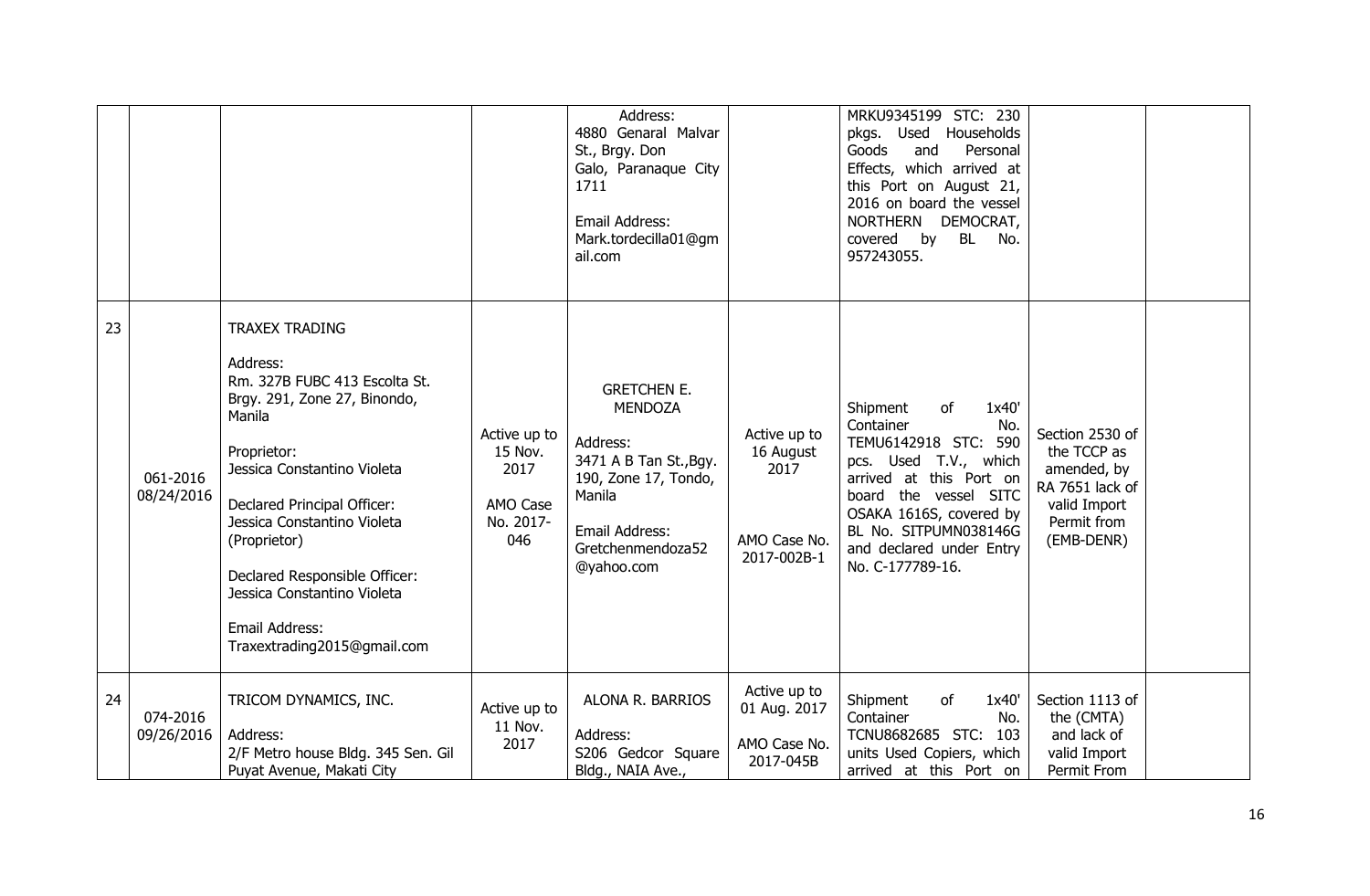|    |                        | Declared Major Stockholder:<br>Vicente Cepeda Tantuico Jr.<br>Declared Principal Officer:<br>Edgardo Banzon Isleta Jr.<br>(President & Chief Executive<br>Officer)<br>Declared Responsible Officer:<br>Liza Blazado Patano (Accounting<br>Manager)<br>Email Address:<br>Liza.patano@tricom.com.ph |                                                                 | St.,<br>Cor.<br>Irasan<br>Paranaque City 1700<br>Email Address:<br>Psd.import@pacificshi<br>ppint.net                                                                      |                                                           | the vessel YM<br>board<br>WIDTH 0001E, covered by<br><b>BL</b><br>No.<br>HJSCLEH603665400<br>and<br>declared under Entry No.<br>C-203974-16.                                             | (DENR)                                                                                                                                  |  |
|----|------------------------|---------------------------------------------------------------------------------------------------------------------------------------------------------------------------------------------------------------------------------------------------------------------------------------------------|-----------------------------------------------------------------|----------------------------------------------------------------------------------------------------------------------------------------------------------------------------|-----------------------------------------------------------|------------------------------------------------------------------------------------------------------------------------------------------------------------------------------------------|-----------------------------------------------------------------------------------------------------------------------------------------|--|
|    |                        | 2016 GIS:<br>Jose Yulo III (Chairman)<br>Edgardo B. Isleta, Jr.<br>(President/CEO)<br>Michael B. Tantoco (COS)<br>Vicente Tantuico (Director EVP &<br>COO)<br>Arturo M. Hilado (Treasurer)                                                                                                        |                                                                 |                                                                                                                                                                            |                                                           |                                                                                                                                                                                          |                                                                                                                                         |  |
| 25 | 089-2016<br>11/24/2016 | TRIKRIS ENTERPRISES<br>Address:<br>Yu Chio Seng Bldg. Lopez Jaena St.,<br>Subangdaku, Mandaue, Cebu<br>Proprietor:<br>Christine Retiza Enolpe<br>Declared Principal Officer:<br>Christine Retiza Enolpe (Owner)                                                                                   | Active up to<br>08 Dec.<br>2017<br>AMO Case<br>No. 2017-<br>048 | <b>MARIE CATHERINE</b><br><b>UNABIA</b><br>Address:<br>615 BP Del Rosario<br>Ext.,<br>Sambag II, Cebu City<br>6000<br>Email Address:<br>mariecatherineunabia<br>@yahoo.com | Active up to<br>24 Aug. 2017<br>AMO Case No.<br>2017-042B | Shipment<br>of<br>2x40'<br>Container<br>Nos.<br>GESU6560964<br>&<br>TEMU7846995<br>STC:<br>Clothing, Shoes, Slippers<br>and Station which arrived<br>at this Port on August 21,<br>2016. | Section 1400 of<br>the (CMTA)<br>and Lack of<br>Import<br>Clearance from<br>Intellectual<br>Property Office<br>(IPO) & FDA<br>Clearance |  |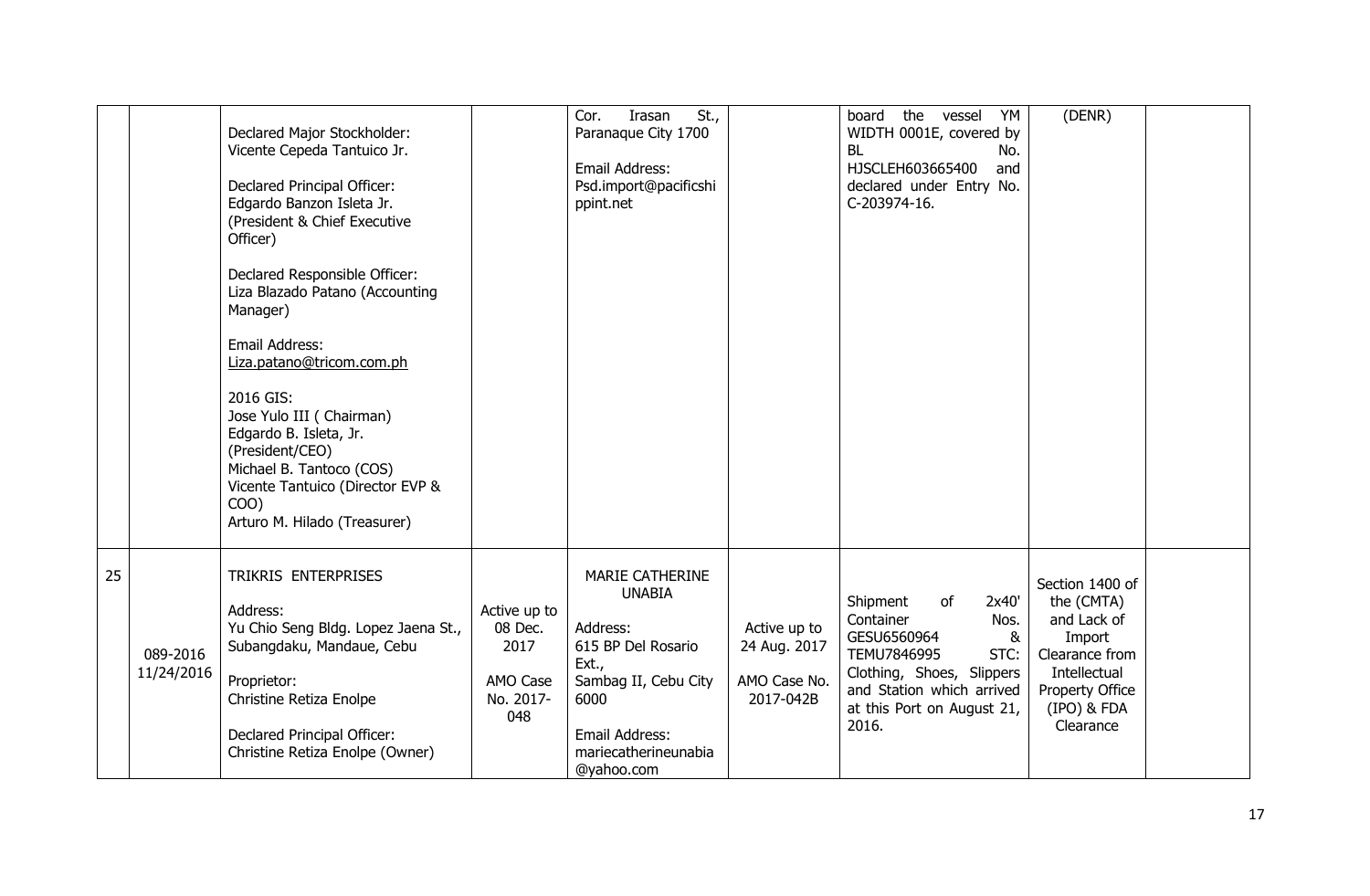|    |                        | Declared Responsible Officer:<br>Christine Retiza Enolpe<br>Email Address:<br>enolpechristine@gmail.com                                                                                                                                                                                               |                                                                 |                                                                                                                                                                                    |                                                           |                                                                                                                                                                                                                                                                                                                                                                                  |                                                                                                                                                                  |  |
|----|------------------------|-------------------------------------------------------------------------------------------------------------------------------------------------------------------------------------------------------------------------------------------------------------------------------------------------------|-----------------------------------------------------------------|------------------------------------------------------------------------------------------------------------------------------------------------------------------------------------|-----------------------------------------------------------|----------------------------------------------------------------------------------------------------------------------------------------------------------------------------------------------------------------------------------------------------------------------------------------------------------------------------------------------------------------------------------|------------------------------------------------------------------------------------------------------------------------------------------------------------------|--|
| 26 | 059-2016<br>08/23/2016 | YELLOWMINERS ENTERPRISES<br>Address:<br>17F Unit H Binondo Warehouse<br>Depot 399 Barraca Muelle de<br>Binondo, San Nicolas, Manila<br>Proprietor:<br>August Presillas Templado<br>Declared Responsible Officer:<br>August Presillas Templado (Owner)<br>Email Address:<br>Yellowminers.ent@gmail.com | Active up to<br>04 Aug.<br>2017<br>AMO Case<br>No. 2017-<br>049 | MOHAMAD JONAID<br>M. UDASAN<br>Address:<br>Blk 11, Lot<br>18,<br>Vamenta Subd., Barra<br>Opol,<br>Misamis<br>Oriental 9016<br>Email Address:<br>mariecatherineunabia<br>@yahoo.com | Active up to<br>18 Aug. 2017<br>AMO Case No.<br>2017-043B | Shipment<br>of<br>1x40'<br>Container<br>No.<br>SITU9083554 STC:<br>933<br>pkgs. Fabric, Garments,<br><b>Kids</b><br>pants,<br>Skirt,<br>Trousers, Pants, Coat but<br>found<br>to contain 673<br>pkgs. Used Clothing's,<br>which arrived at this Port<br>on board the vessel SITC<br>HONGKONG, covered by<br>BL No. STHK1630MN165<br>and declared under Entry<br>No. C-199220-16. | Section 2503 in<br>relation to<br>Section 2530 of<br>the TCCP as<br>amended, by<br>RA 7651 & R.N.<br>4653 (Banning<br>on the<br>Importation of<br>Used Clothing) |  |
|    | 060-2016<br>08/23/2016 | YELLOWMINERS ENTERPRISES<br>-same-                                                                                                                                                                                                                                                                    | -same-                                                          | MOHAMAD JONAID<br>M. UDASAN<br>-Same -                                                                                                                                             | -same-                                                    | Shipment<br>of<br>1x40'<br>Container<br>No.<br>SITU9012015 STC:<br>869<br>pkgs. Fabrics, Garments,<br>Kids Pants, Skirt, Trouser,<br>Pants, Motor Accessories<br>but found to contain 483<br>Used Clothings,<br>pkgs.<br>which arrived at this Port<br>on board the vessel SITC<br>HONGKONG covered by<br>BL No. STOS1620MN037<br>and declared under entry<br>No. C-199176-16.   | Section 2503 in<br>relation to<br>Section 2530 of<br>the TCCP as<br>amended, by<br>RA 7651 & R.N.<br>4653 (Banning<br>on the<br>Importation of<br>Used Clothing) |  |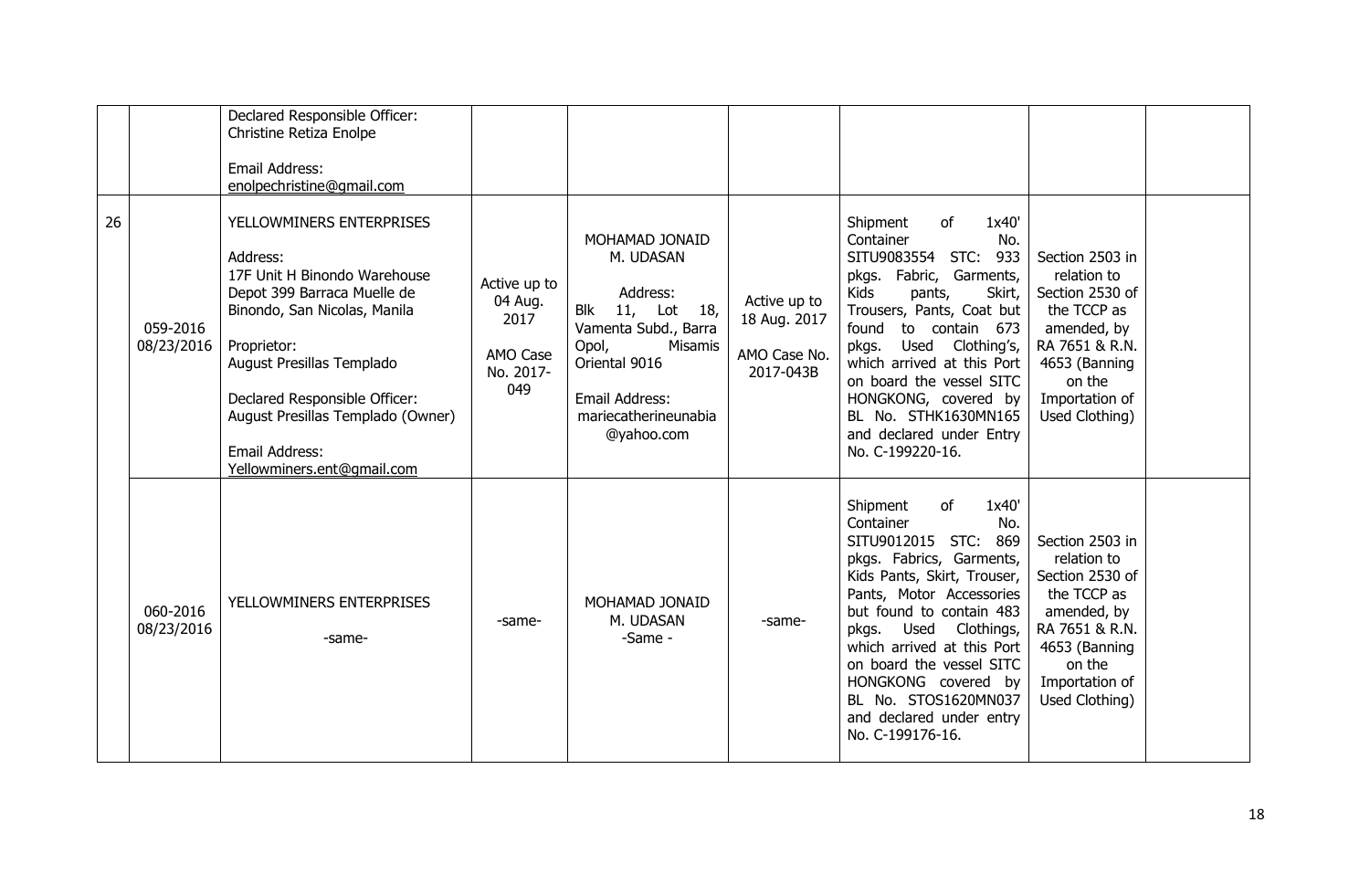| 062-2016<br>09/05/2016 | YELLOWMINERS ENTERPRISES<br>-same- | -same- | MOHAMAD JONAID<br>M. UDASAN<br>-Same - | -same- | Shipment<br>of<br>1x40'<br>Container<br>No.<br>TGHU6807445 STC: 642<br>pkgs. Fabrics, Garments,<br>Girls Pants, but found to<br>contain 363 pkgs. Used<br>Clothing, which arrived at<br>this Port on board the<br>vessel TRIUMP V. 1632S,<br>covered by BL No,<br>TRUM1632MN201<br>and<br>declared under Entry No.<br>C-207910-16.             | Section 2503 in<br>relation to<br>Section 2530 of<br>the TCCP as<br>amended, by<br>RA 7651 & R.N.<br>4653 (Banning<br>on the<br>Importation of<br>Used Clothing) |  |
|------------------------|------------------------------------|--------|----------------------------------------|--------|------------------------------------------------------------------------------------------------------------------------------------------------------------------------------------------------------------------------------------------------------------------------------------------------------------------------------------------------|------------------------------------------------------------------------------------------------------------------------------------------------------------------|--|
| 063-2016<br>09/05/2016 | YELLOWMINERS ENTERPRISES<br>-same- | -same- | MOHAMAD JONAID<br>M. UDASAN<br>-Same-  | -same- | Shipment<br>of<br>1x40'<br>Container<br>No.<br>SITU9023323 STC: 680<br>pkgs. Fabrics, Garments,<br>Pants but found to contain<br>546 pkgs. Used Clothing,<br>which arrived at this Port<br>on board the vessel<br><b>TRIUMP</b><br>V.<br>1632S,<br>by BL<br>covered<br>No.<br>TRUM1632MN200<br>and<br>declared under Entry No.<br>C-207891-16. | Section 2503 in<br>relation to<br>Section 2530 of<br>the TCCP as<br>amended, by<br>RA 7651 & R.N.<br>4653 (Banning<br>on the<br>Importation of<br>Used Clothing) |  |
| 080-2016<br>10/04/2016 | YELLOWMINERS ENTERPRISES<br>-same- | -same- | MOHAMAD JONAID<br>M. UDASAN<br>-same - | -same- | Shipment<br>of<br>1x40'<br>Container<br>No.<br>BSIU9396646 STC: 575<br>pkgs. Fabrics, Jumper,<br>Dress Garments but found<br>to contain 30 bundles<br>Used Clothing & other                                                                                                                                                                    | Section 1113 of<br>the (CMTA)<br>and R.A. 4653<br>(Banning on<br>the importation<br>of used<br>clothing)                                                         |  |